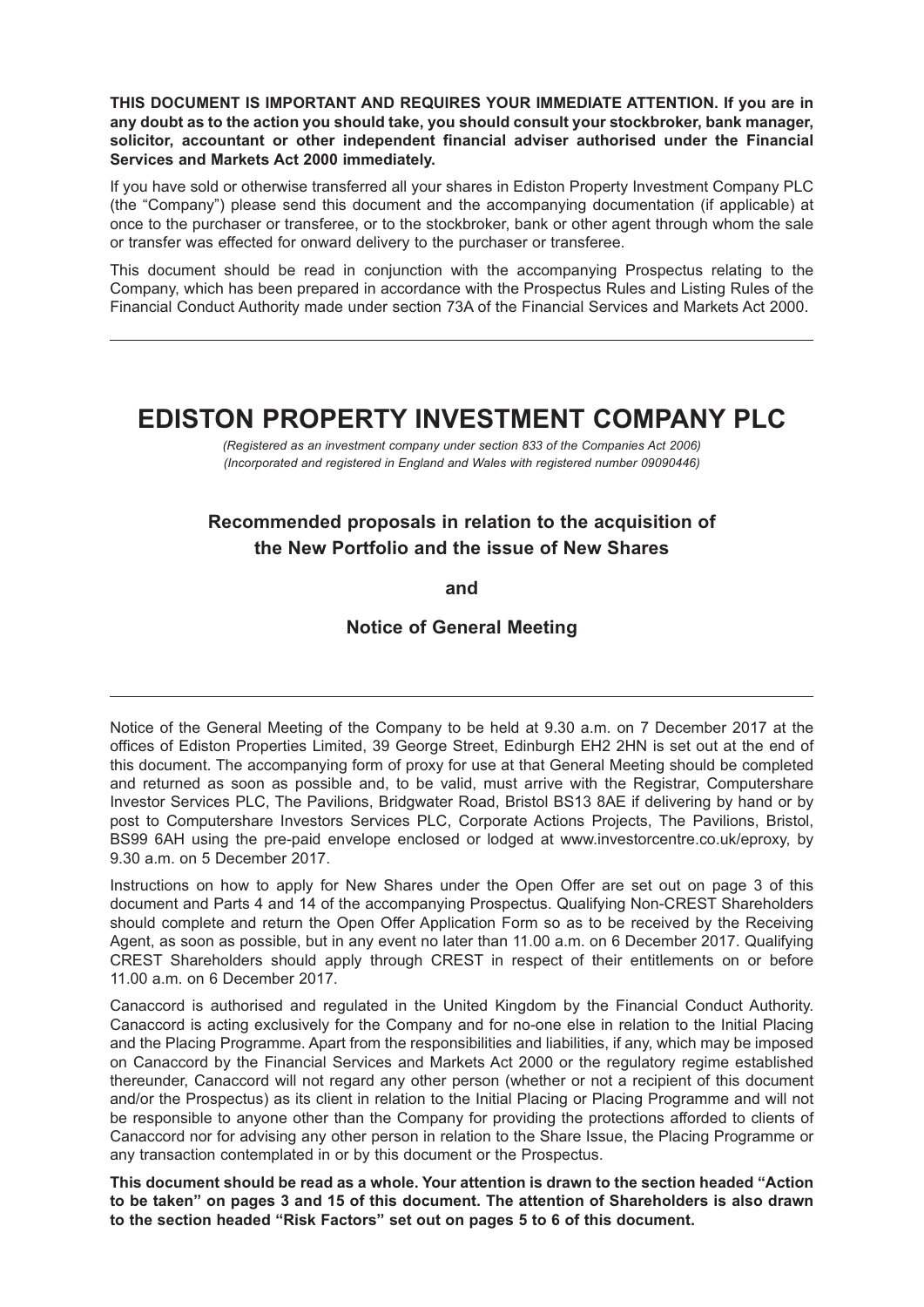## **CONTENTS**

|                     |                                               | Page           |
|---------------------|-----------------------------------------------|----------------|
|                     | <b>ACTION TO BE TAKEN</b>                     | 3              |
|                     | <b>EXPECTED TIMETABLE FOR THE SHARE ISSUE</b> | $\overline{4}$ |
| <b>RISK FACTORS</b> |                                               | 5              |
| PART <sub>1</sub>   | <b>LETTER FROM THE CHAIRMAN</b>               | $\overline{7}$ |
|                     | Introduction                                  | $\overline{7}$ |
|                     | Benefits of the Proposals                     | 8              |
|                     | Investment opportunity and market outlook     | 8              |
|                     | The Acquisition                               | 9              |
|                     | The Share Issue                               | 10             |
|                     | The Placing Programme                         | 12             |
|                     | Costs and impact of the Proposals             | 12             |
|                     | The Property Portfolios                       | 12             |
|                     | Gearing and borrowings                        | 13             |
|                     | <b>Dividends</b>                              | 13             |
|                     | Year end results                              | 14             |
|                     | <b>General Meeting</b>                        | 14             |
|                     | Action to be taken                            | 15             |
|                     | Recommendation                                | 15             |
| <b>PART 2</b>       | <b>ADDITIONAL INFORMATION</b>                 | 16             |
| <b>DEFINITIONS</b>  |                                               | 18             |
|                     | <b>NOTICE OF GENERAL MEETING</b>              | 23             |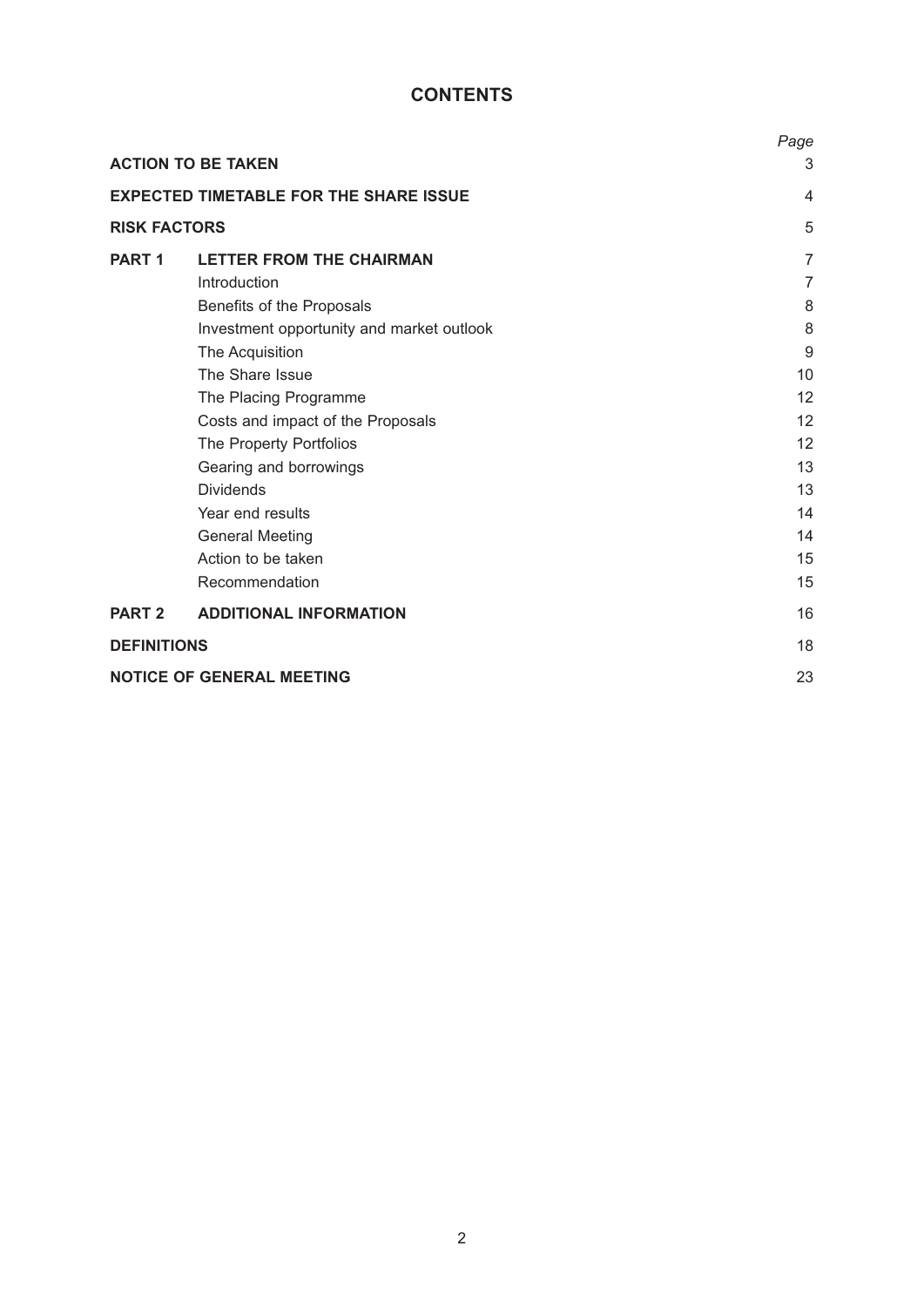## **ACTION TO BE TAKEN**

You should read the whole of this document and the accompanying Prospectus when deciding what action to take. For Existing Shareholders who hold their Shares through CREST please refer to Parts 4 and 14 of the accompanying Prospectus for a summary of the CREST procedures.

### **To vote on the Proposals**

The Proposals are conditional, *inter alia*, on Shareholder approval. Irrespective of whether you intend to attend the General Meeting, all Shareholders are requested to complete and return the enclosed form of proxy to the Registrar or lodge it at www.investorcentre.co.uk/eproxy. **For the reasons set out in this document, the Board is recommending that Shareholders vote in favour of the Resolutions at the General Meeting.**



Complete, sign and return the form of proxy in the enclosed envelope or lodge it at www.investorcentre.co.uk/eproxy as soon as possible but in any event by 9.30 a.m. on 5 December 2017.

## **To apply for New Shares under the Open Offer**

Under the Open Offer 65,496,966 New Shares will be made available to Existing Shareholders at the Share Issue Price *pro rata* to their existing holdings of Ordinary Shares. The entitlements of Existing Shareholders will be calculated on the basis of:

## *One New Share for every two Existing Shares held at close of business on 17 November 2017*

Qualifying Shareholders may also apply for New Shares in excess of their Open Offer Entitlement under the Excess Application Facility. Acceptance of Excess Applications will depend on other Qualifying Shareholders not taking up their full entitlement under the Open Offer and/or New Shares being available under the Share Issue. Qualifying Shareholders should be aware that the Open Offer is not a rights issue and Open Offer Application Forms cannot be traded. Further details of the Open Offer are set out on page 10 of this document.



If you have any queries relating to your shareholding(s), please call the Shareholder Helpline on 0370 707 1079 (or if calling from outside the UK +44 370 707 1079) between the hours of 8.30 a.m. and 5.30 p.m., London time, Monday to Friday (excluding UK public holidays). Calls may be recorded and randomly monitored for security and training purposes. Please note that the Shareholder Helpline operators cannot provide advice on the merits of the Proposals nor give financial, tax, investment or legal advice.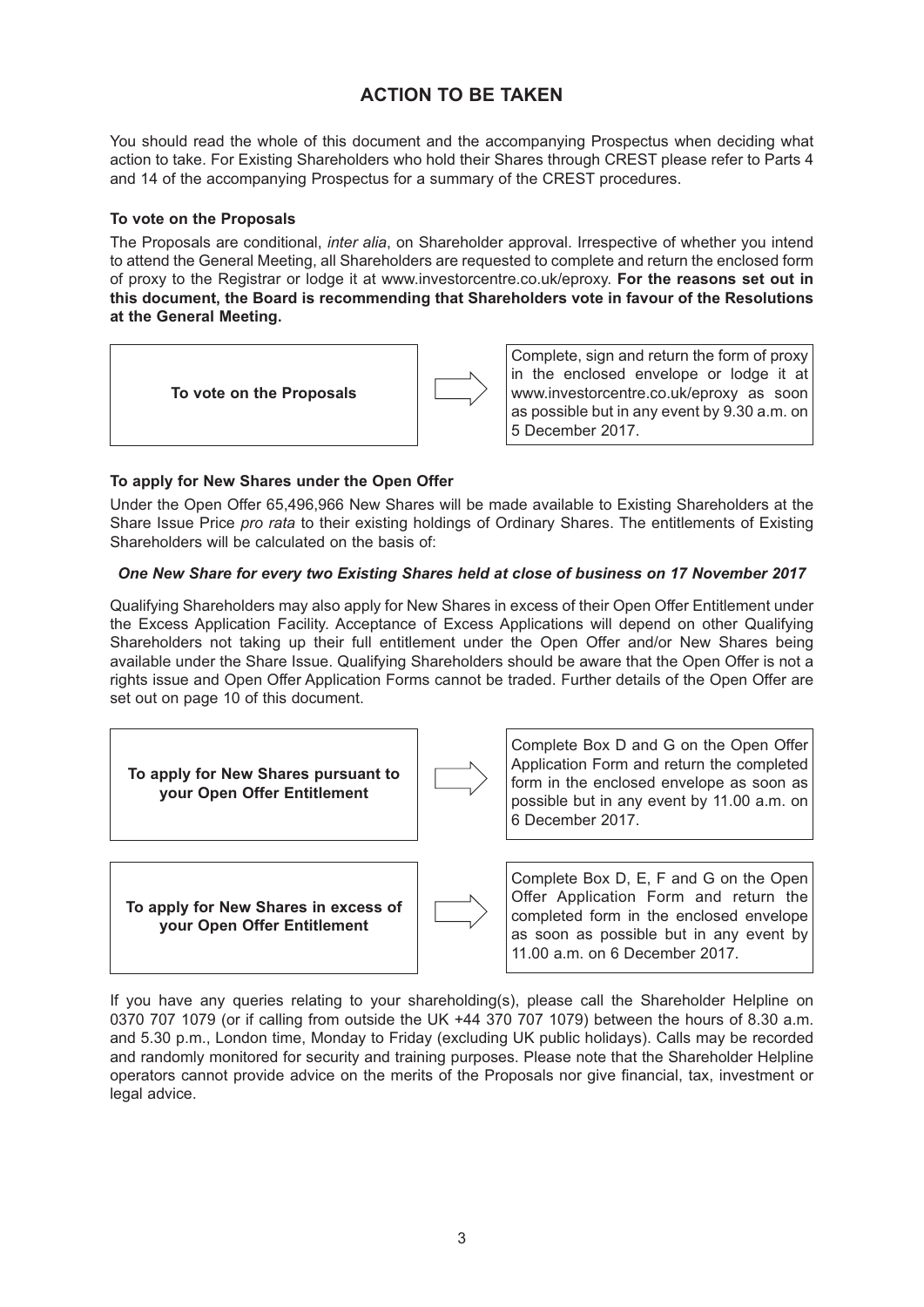## **EXPECTED TIMETABLE FOR THE SHARE ISSUE**

|                                                                                                          | 2017                               |
|----------------------------------------------------------------------------------------------------------|------------------------------------|
| Record Date for entitlement under the Open Offer                                                         | close of business on 17 November   |
| Open Offer, Initial Placing, Offer for Subscription<br>and Intermediaries Offer opens                    | 22 November                        |
| Record date for the November interim dividend                                                            | 1 December                         |
| Latest time and date for receipt of forms of proxy                                                       | 9.30 a.m. on 5 December            |
| Latest time and date for receipt of application forms<br>under the Open Offer and Offer for Subscription | 11.00 a.m. on 6 December           |
| Latest time and date for receipt of application forms<br>under the Intermediaries Offer                  | 11.00 a.m. on 6 December           |
| Latest time and date for receipt of commitments<br>under the Initial Placing                             | 12 noon on 6 December              |
| Results of the Share Issue announced                                                                     | by close of business on 6 December |
| <b>General Meeting</b>                                                                                   | 9.30 a.m. on 7 December            |
| Admission and dealings in New Shares commence                                                            | 8.00 a.m. on 8 December            |
| Completion of the Acquisition                                                                            | 8.00 a.m. on 8 December            |
| Crediting of CREST accounts in respect of New Shares                                                     | 8.00 a.m. on 8 December            |
| Share certificates in respect of New Shares despatched<br>(if applicable)                                | week commencing 11 December        |
| Payment date for November interim dividend                                                               | 29 December                        |
|                                                                                                          |                                    |

#### **Notes:**

- 1. The dates set out in the expected timetable above may be adjusted by the Company, in which event details of the new dates will be notified to the UK Listing Authority and the London Stock Exchange and an announcement will be made through a Regulatory Information Service.
- 2. All references to time in this document are to the time in London.
- 3. In this document, where the context requires, references to 17 November 2017 should be treated as being references to the latest practicable date prior to the publication of this document.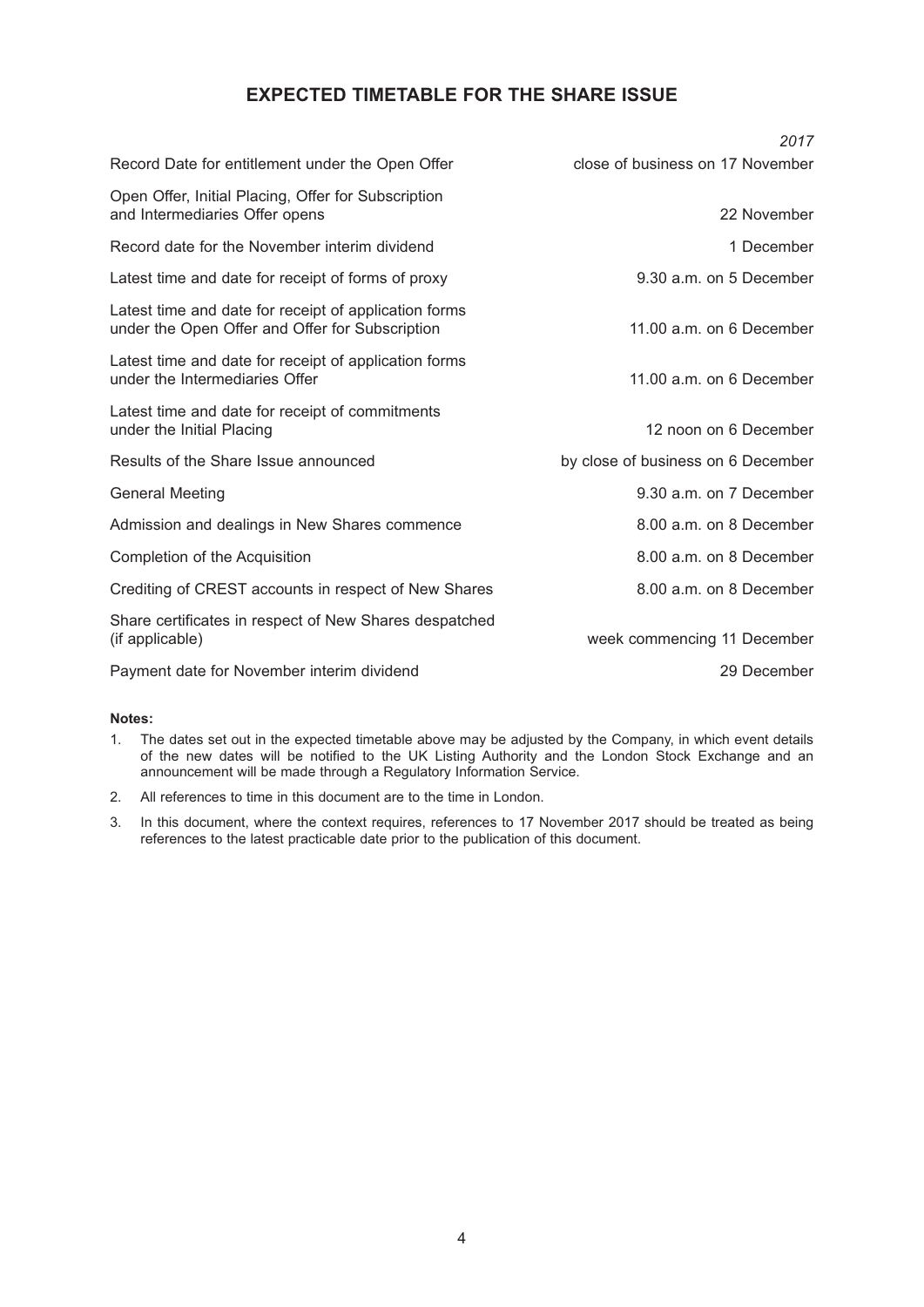## **RISK FACTORS**

The risk factors set out below are those which are considered by the Company and the Directors to be material risk factors in relation to the Proposals, new risk factors to the Group as a result of the Proposals and existing material risk factors to the Group which will be impacted by the Proposals as at the date of this document. The Directors believe Shareholders should consider these risk factors prior to deciding how to cast their votes at the General Meeting or to subscribe for New Shares. Additional risks and uncertainties relating to the Proposals that are not currently known to the Company or that the Directors or the Company do not currently consider to be material may also have a material adverse effect on the Group. Shareholders in any doubt about the action they should take should consult their stockbroker, bank manager, solicitor, accountant or other financial adviser without delay.

### **Risks relating to the Acquisition and the Share Issue**

#### *Risks relating to the conditions to which the Acquisition and the Share Issue are subject*

There is no certainty that the Acquisition will become effective as it is subject to the satisfaction of a number of conditions. The completion of the Acquisition is conditional upon, *inter alia*, Resolution 1, Resolution 2 and Resolution 4 being passed at the General Meeting and the Placing Agreement becoming wholly unconditional (save as to Initial Admission) and not being terminated in accordance with its terms. The Share Issue is conditional upon the same conditions and, *inter alia*, the Minimum Issue Proceeds (being £37.1 million) being raised. In the event that Initial Admission does not occur and the Acquisition does not complete, it is estimated that the costs incurred by the Company would be, in aggregate, approximately £0.85 million (representing approximately 0.59 per cent. of the Company's net asset value as at 31 October 2017).

#### *Risks relating to income*

In the event that the Company raises more than the Minimum Issue Proceeds required to finance the Acquisition, the Company may suffer lower income returns in respect of its existing or acquired cash resources until such amounts are invested in suitable investments sourced by the Manager, which could have an adverse effect on the dividend cover of the Company and the returns to Shareholders, until such point as the Company is fully invested.

#### *Risks relating to the warranties in connection with the Acquisition*

The New Portfolio will be acquired pursuant to the terms of the Acquisition Agreement which contains warranties and a tax covenant customary to agreements of this nature. However, the liability of the Vendors in relation to these warranties and the tax covenant has been excluded and warranty and indemnity insurance has been put in place on behalf of the Company and the New Property Subsidiary. The insurance policy is subject to certain exclusions, an overall liability cap of £30 million and claims cannot be made in relation to matters known to the New Property Subsidiary prior to signing of the Acquisition Agreement. In the event that a claim arose under the warranties which is not covered or not covered fully by the insurance policy, the Company and/or the New Property Subsidiary would not be able to recover the full amount of its loss which could have a material adverse effect on the financial position of the Group.

#### *Risks relating to the costs of acquiring UK commercial property*

The net proceeds of the Share Issue will be used to acquire the New Portfolio together with the existing cash resources of the Company, the New Facility and the Issue of the Vendor Shares. Regardless of whether the Acquisition completes, the Directors may at their discretion implement the Placing Programme, subject to receiving the requisite approvals from Shareholders. The net proceeds of the Share Issue (in excess of those required to complete the Acquisition) and the Placing Programme will be used to acquire further UK commercial properties in accordance with the Company's investment policy. It is expected that, taking into account the full costs of the Share Issue and the Acquisition, there will be a small dilution in the NAV per Share. Likewise, based on the price of the New Shares issued pursuant to the Placing Programme, the costs and expenses of the Placing Programme and assuming full market standard costs of acquiring commercial properties, the Placing Programme and the subsequent acquisition of properties with any proceeds could result in a small reduction in the NAV per Share over the period of investment.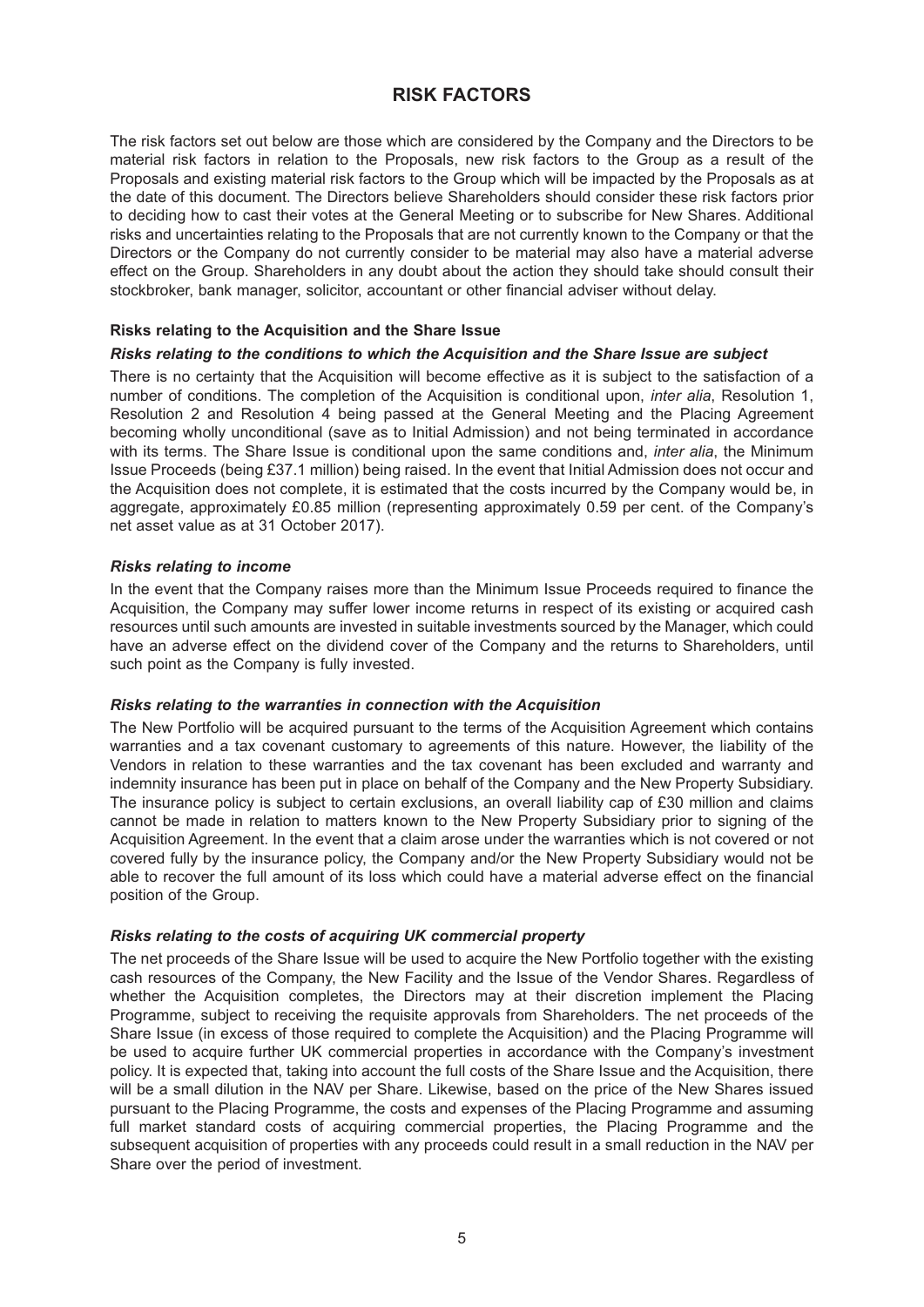### **Risks relating to the Group's investments**

### *Risks relating to the concentration of the Property Portfolio*

Shareholders should note that the Acquisition will significantly increase the Group's exposure to retail warehouses which could decrease Shareholders' returns relative to a more diversified portfolio if the retail warehouse sector underperforms other commercial property sectors. In addition, if the New Portfolio significantly underperforms the Existing Portfolio then the Acquisition may result in poorer returns for Shareholders.

#### *Risks relating to valuations and rental income*

The value of property and property-related assets is inherently subjective due to the individual nature of each property. As a result, valuations are subject to substantial uncertainty. There is no assurance that the valuations of the Properties will reflect the actual sale price even where such sales occur shortly after the relevant valuation date or that the estimated yield and annual rental income will prove attainable.

The Property Portfolio is valued by the Valuer quarterly. The Existing Portfolio and the New Portfolio have been valued by the Valuer as at 31 October 2017 on the basis of "Market Value" in accordance with the Red Book. In determining Market Value, the Valuer is required to make certain assumptions. Such assumptions may prove to be inaccurate.

In assessing Market Value the Valuer has regard to transactional evidence, market conditions and sentiment existing at the date of the valuation. The commercial property market has been shown to be cyclical in terms of values and liquidity. Rapidly changing political, financial and economic circumstances together with the use of debt can lead to periods of significant volatility in both prices and levels of transactions as has been the case since late 2007. Where transactional evidence is sparse against which property valuations can be benchmarked this can pose extra challenges to valuers and can result in subsequent sale outcomes which vary from the valuation number.

The valuation of the Group's wholly owned Properties is believed to be accurate only as of the valuation date. Market volatility following the valuation date may cause material changes in the value of the Properties.

The value of the Properties can be affected by factors outside of the Group's control, including declining demand for industrial, office and retail real estate, changes in general economic conditions, changing local supply and the attractiveness of real estate relative to other investment choices. Failure to achieve successful sales of properties in the future at acceptable prices could have an adverse effect on the Group's business, financial condition, results of operations, future prospects or the price of the Ordinary Shares.

## **Risks relating to gearing**

Investors should be aware that whilst the use of borrowings should enhance the net asset value of the Ordinary Shares where the value of the Group's underlying assets is rising, it will have the opposite effect where the underlying asset value is falling. In addition, in the event that the rental income of the Company's portfolio falls for whatever reason, including tenant defaults, the use of borrowings will increase the impact of such fall on the net revenue of the Group and accordingly will have an adverse effect on the Company's ability to pay dividends to Shareholders.

In the event that Initial Admission occurs and the Acquisition completes, the Group may draw down between approximately £35 million and £54 million of the New Facility to fund in part the Acquisition. This will be in addition to its Existing Facility. Although gearing, as a percentage of the Group's gross assets, is expected to remain at broadly 30 per cent. the Acquisition could result in gearing increasing to the maximum gearing limit, under the Company's investment policy, of 35 per cent. The Group uses its cash flows to service its debt obligations, thereby reducing the flexibility and cash available to pay dividends to Shareholders over the longer term and increasing the Group's vulnerability to general adverse economic and industry conditions including increases in interest rates.

There is no guarantee that the Group will be able to refinance the Existing Facility or the New Facility on their maturity (being May 2025 in respect of the Existing Facility and December 2027 in respect of the New Facility) either at all or on acceptable terms, which may adversely affect the future prospects of the Group and, as a consequence, returns to Shareholders.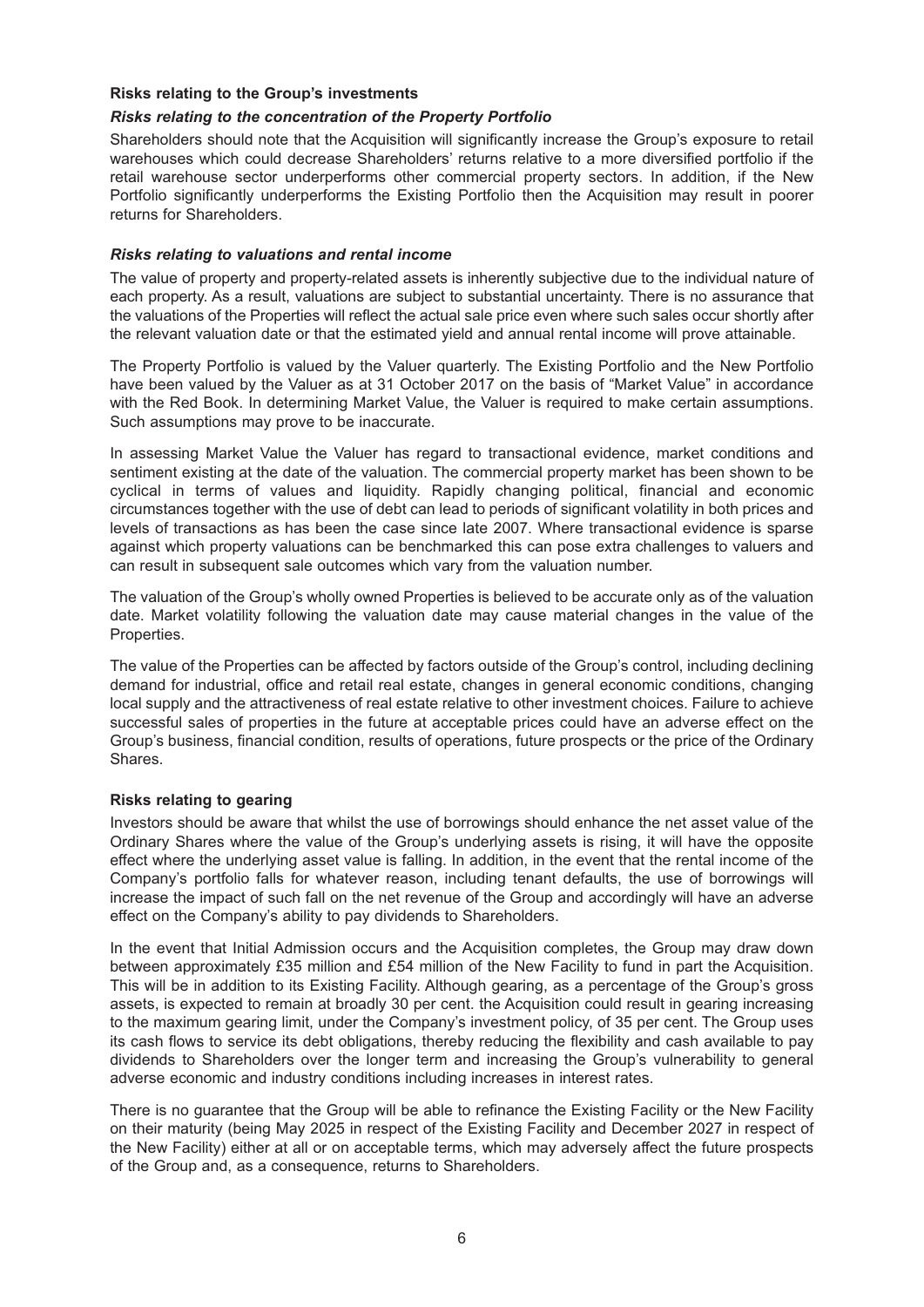## **PART 1**

## **LETTER FROM THE CHAIRMAN**

# **EDISTON PROPERTY INVESTMENT COMPANY PLC**

*(Incorporated and registered in England and Wales with registered number 09090446) (Registered as an investment company under section 833 of the Companies Act 2006)*

William Hill *(Chairman)* Level 13 Robin Archibald Broadgate Tower Control of the Control of the Broadgate Tower Control of the Broadgate Tower Robert Dick 20 Primrose Street Jamie Skinner London EC2A 2EW

*Directors Registered Office*

20 November 2017

Dear Shareholder

## **RECOMMENDED PROPOSALS IN RELATION TO THE ACQUISITION OF THE NEW PORTFOLIO AND THE ISSUE OF NEW SHARES**

#### **Introduction**

The Board announced on 6 October 2017, in line with its stated objective to continue to grow the Company, that it was in discussions to acquire a portfolio of retail warehouse parks with a value of approximately £144 million (the "**Acquisition**"). As announced on 15 November 2017, these discussions have now concluded and the Company has entered into the Acquisition Agreement to acquire the New Portfolio. The aggregate amount payable to the Vendors for the New Portfolio will be satisfied by a combination of:

- cash from the Company's existing cash resources;
- a new loan facility with Aviva (the "**New Facility**");
- the proceeds of an open offer to Existing Shareholders, an initial placing, offer for subscription and an intermediaries offer (the "**Share Issue**"); and
- the issue of New Shares to two of the Vendors (the "**Vendor Issue**").

The Board is also proposing to put in place a 12 month placing programme for up to 60 million New Shares which will commence following completion of the Acquisition and the Share Issue. The Placing Programme, together with any proceeds raised under the Share Issue in excess of the amounts required to complete the Acquisition, will allow the Company to take advantage of other opportunities to grow the Company and seek to improve returns to Shareholders over the longer term.

The Board is proposing to issue up to 150 million New Shares pursuant to the Share Issue, less the Vendor Shares, with priority being given to Existing Shareholders who wish to participate through the Open Offer. The Share Issue Price is 111.75 pence per New Share. This represents a premium of 1.4 per cent. to the Adjusted NAV per Share (being 110.21 pence once the accrued dividend and the costs that would be incurred if the Proposals did not complete have been deducted from the NAV per Share as at 31 October 2017). The entitlements of Existing Shareholders to participate in the Open Offer will be calculated on the basis of one New Share for every two Ordinary Shares held on the Record Date. Existing Shareholders who hold their Ordinary Shares in certificated form will find enclosed with this document an Open Offer Application Form for use if you wish to participate in the Open Offer. Further details of the Open Offer are contained on page 10 of this document.

The Acquisition is a significant transaction for the Company and the Board therefore believes it is appropriate to seek Shareholder approval. The Companies Act and the Listing Rules also provide that the Company must seek Shareholder approval prior to issuing New Shares on a non pre-emptive basis. The purpose of this document is to set out the background to and benefits of the Proposals and to convene a general meeting at which Shareholders will be asked to approve the Acquisition and the issue of New Shares pursuant to the Proposals.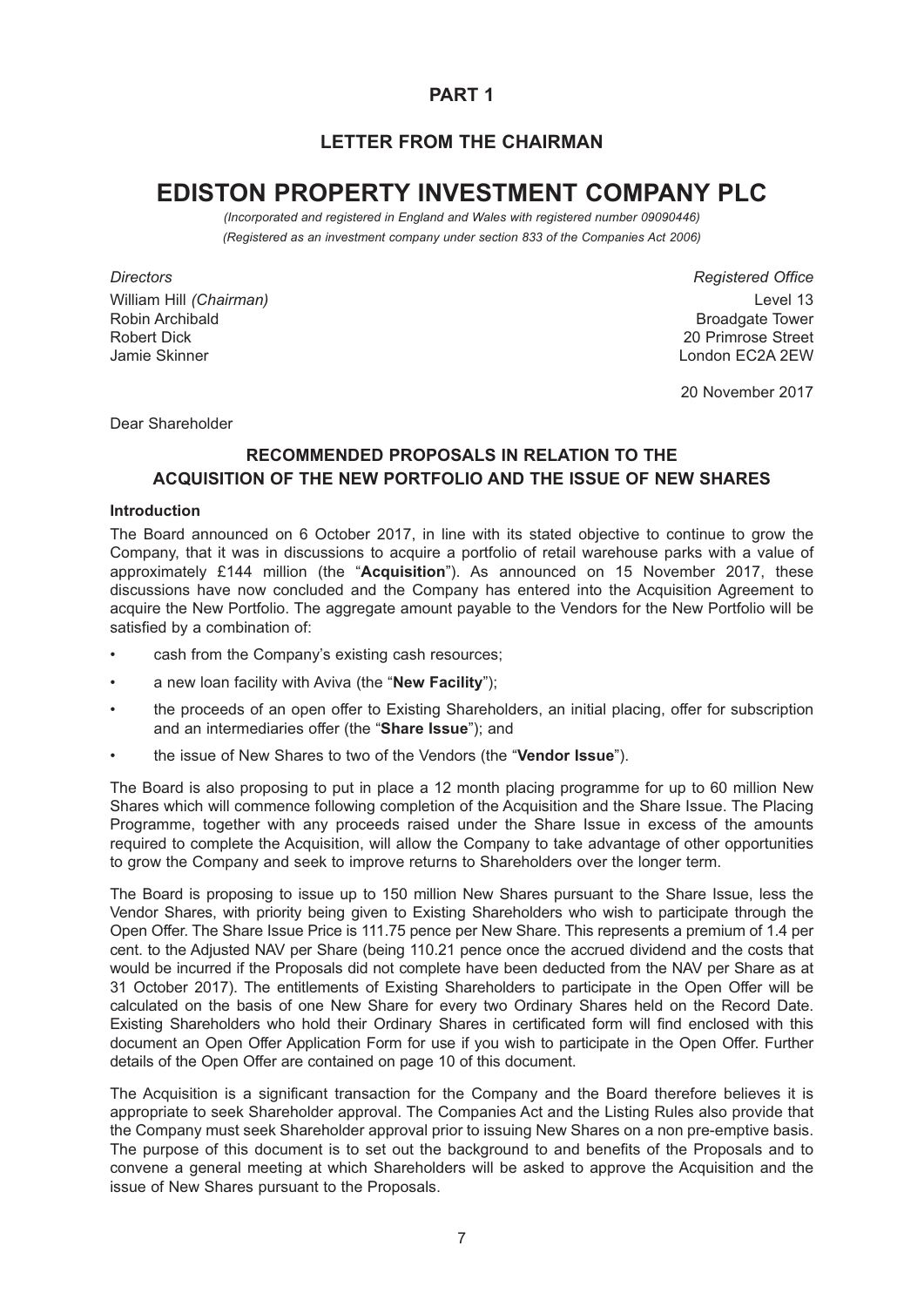The Board and its advisers have consulted with a significant proportion of Existing Shareholders and a a number of potential new investors on the Proposals. The outcome of these discussions continues to be positive, both in terms of support for the Acquisition and the fundraising by the Company. The Board considers the Proposals to be an important next step in the development of the Company and is encouraging support for them.

## **Benefits of the Proposals**

The Board believes that the Proposals offer significant benefits for all Shareholders as noted below.

- The rental income generated from the New Portfolio is accretive to the overall income per Share and should therefore enhance the dividend cover over the medium term from its already fully covered position.
- Over the past 18 months the Manager has looked at a number of different opportunities all of which would have been dependent on raising equity in advance with the risk of income dilution before the capital was invested. The proposed Acquisition significantly reduces that risk.
- The Acquisition will increase the Group's exposure to the retail warehouse sector which the Board and the Manager consider offers attractive value relative to other sectors within the property market.
- The Acquisition will further diversify the tenant base and geographical exposure of the Property Portfolio, with the new leases expected to reduce the impact of the Group's exposure to its top ten tenants from 62 per cent. to 46 per cent. of total rental income.
- The Acquisition is expected to improve the quality of income by increasing the weighted average unexpired lease term in the Property Portfolio from 6.19 years to 6.78 years.
- Existing Shareholders will benefit from lower transaction costs through the acquisition of the SPVs which currently hold the New Portfolio compared to the typical costs of acquisition for UK commercial real estate.
- The Acquisition will introduce a number of asset management opportunities which should enhance returns to Shareholders, being consistent with the Company's and the Manager's investment style and income strategy. The Manager believes that there is credible growth potential within the New Portfolio and scope to improve the income stream of each new retail warehouse park.
- In the event that the Company raises proceeds in excess of the minimum required to complete the Acquisition or issues New Shares under the Placing Programme, the Company will have increased cash resources that can be deployed in other property acquisitions or other asset management opportunities in line with the Manager's active style of investment management.
- The Share Issue and the subsequent Placing Programme provide the opportunity to increase the market capitalisation of the Company which should increase liquidity in the Ordinary Shares and the attractiveness of the Company to new investors.
- Increasing the Company's issued share capital through the Share Issue and the Vendor Issue, and the subsequent Placing Programme will also result in the fixed costs of the Group being spread over a larger asset base. Therefore the ongoing charges ratio of the Group will therefore be reduced. As part of the Proposals the AIFM and the Manager have agreed to reduce future management fees payable on any cash available for investment (being all cash held by the Company except cash required for working capital and capital expenditure) by 50 per cent. while such cash remains uninvested.

## **Investment opportunity and market outlook**

The UK commercial property market's worries in relation to Brexit and a rise in interest rates have not stopped demand for UK commercial property investments remaining strong from both domestic and international investors. However, yields in the industrial and distrubution sectors and those for long lease income have hardened to an extent that these properties now look fully priced. The Manager and the Board believe that value can be found elsewhere with retail warehousing a clear example.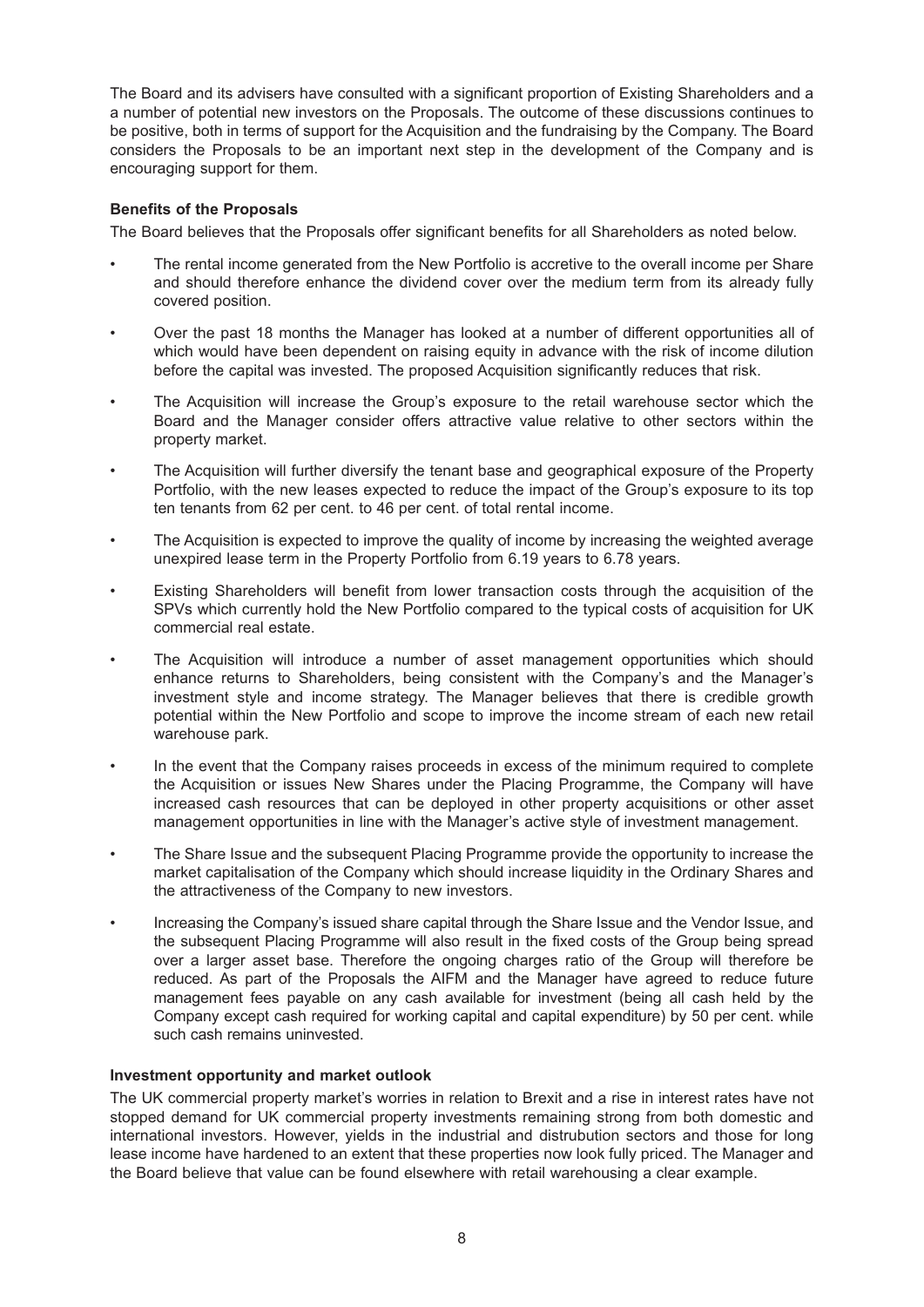The Board therefore believes that the market environment remains sufficiently attractive to support raising new capital to assist the Company to grow and achieve its investment objective, which is to provide an attractive level of income together with the prospect of income and capital growth. The Board is also of the view that the current market conditions are especially conducive to the skill set of the Manager where careful property selection, coupled with innovative and creative asset management, should add further to Shareholders' returns.

The confidence behind the proposed transaction is built on the knowledge of the Manager who is an experienced investor in and developer of retail warehouse assets across the UK. It believes it is the right time to increase investment in this sector for the following reasons.

- The sector is currently experiencing low vacancy rates (currently 5.1 per cent. versus 10.0 per cent. in 2013).
- There are good prospects for rental growth and inward vield movement.
- New retail warehouse development is likely to be restricted by planning authorities looking to protect town centres.
- Retail warehousing offers a flexible sales platform which can assist with retailers' online sales strategy.

The Manager believes the retail warehouse sector is attractively priced following the hardening of yields in the industrial and logistics sectors. It believes there is increased investor interest and expects this will have a favourable impact on yields.

The accompanying Prospectus, which should be read in conjunction with this document, contains further details on the New Portfolio and the Combined Portfolio. **For the reasons set out above, the Board is recommending that Shareholders vote in favour of the Resolutions at the General Meeting.**

## **The Acquisition**

The Company and the New Property Subsidiary have entered into the Conditional Acquisition Agreement with the Vendors dated 15 November 2017. The Acquisition is to be effected by the New Property Subsidiary acquiring the four companies and their subsidiaries (the "**SPVs**") which currently hold the New Portfolio. The SPVs were established with the principal purpose of developing, investing in and holding the relevant New Properties. The New Portfolio comprises four high quality, well located UK retail warehouse parks and the Acquisition will result in a substantial increase in the size of the Existing Portfolio to £317.59 million.

As noted above the New Property Subsidiary expects to fund its payment obligations under the Acquisition Agreement through a combination of the issue of the Vendor Shares together with the proceeds of the Share Issue, the New Facility and its existing cash resources. As at 17 November 2017 the Company had approximately £20 million of cash available for investment (excluding funds required for working capital purposes, capital expenditure and dividend payments). In the event the Minimum Issue Proceeds (being £37.1 million) are raised under the Share Issue it is expected that the remaining consideration would be satisfied by way of the issue of approximately 32.66 million Vendor Shares (with a value of approximately £36.5 million), up to £54.16 million being drawn down under the New Facility and the balance would be satisfied by the existing cash resources of the Company.

The Vendor Shares will be issued at the Share Issue Price. Under the Vendor Subscription and Orderly Conduct Agreement the relevant Vendors have agreed (subject to customary exceptions) (i) not to sell the Vendor Shares for a period of 12 months following allotment and (ii) to a further 12 month orderly conduct period whereby each Vendor will provide notice to the Company in the event that it wishes to sell Vendor Shares within such further 12 month period. Completion of the Acquisition is expected to occur on 8 December 2017 upon Initial Admission. The parties are entitled to rescind the Acquisition Agreement in the event that the conditions thereto are not satisfied and Initial Admission does not occur by 22 December 2017.

The Acquisition Agreement is conditional on Resolution 1, Resolution 2 and Resolution 4 being passed at the General Meeting and the Placing Agreement becoming unconditional in all respects (save for Initial Admission) and not being terminated in accordance with the terms. A further condition in relation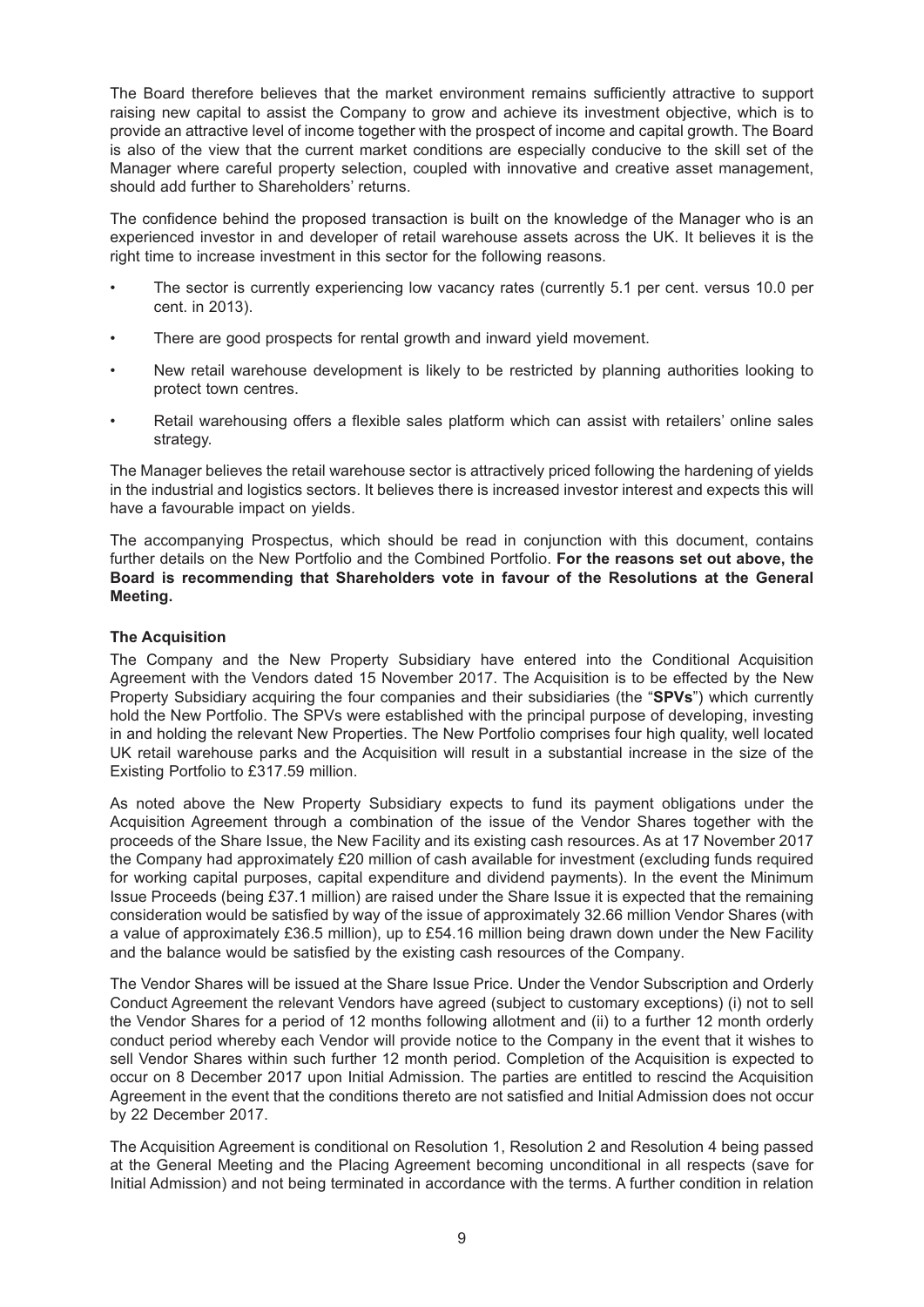to obtaining the consent of a landlord of part of the retail warehouse park at Widnes prior to the grant to Aviva of a fixed charge has also either to be satisfied or waived by the Company prior to 22 December 2017. The Acquisition Agreement contains warranties and a tax covenant customary for an agreement of this nature. However, the liability of the Vendors in relation to these warranties and the tax covenant has been excluded and warranty and indemnity insurance has been taken out on behalf of the Company and the New Property Subsidiary. The insurance policy is subject to certain exclusions, an overall cap of £30 million and claims cannot be made in relation to matters that were known to the New Property Subsidiary prior to the signing of the Acquisition Agreement.

The current intention of the Group is to transfer the New Properties to the New Property Subsidiary and liquidate the SPVs shortly after the completion of the Acquisition. The New Property Subsidiary will then hold each of the New Properties directly.

### **The Share Issue**

The Company is proposing to issue up to 150 million New Shares under the Open Offer, Initial Placing, Offer for Subscription and Intermediaries Offer less the Vendor Shares (representing approximately 89.57 per cent. of the Company's current issued share capital) to raise approximately £131.1 million. The Share Issue has been structured to give priority to Existing Shareholders who want to participate in the fundraising, but also to provide the opportunity for new investors to subscribe, including retail investors through the Offer for Subscription and the Intermediaries Offer.

The Share Issue Price is 111.75 pence per New Share representing a premium of 1.4 per cent. to the Adjusted NAV per Share as at 31 October 2017. The Share Issue has been priced, as far as possible, to cover the costs of the Proposals.

If the Share Issue does not complete and Initial Admission does not occur, the Acquisition will not proceed and no debt will be drawn down under the New Facility.

The Share Issue is conditional on:

- (i) the Minimum Issue Proceeds being raised;
- (ii) the Placing Agreement becoming wholly unconditional (save as to Initial Admission) and not having been terminated in accordance with its terms prior to Initial Admission;
- (iii) the Admission Condition being satisfied prior to 8.00 a.m. on 8 December 2017 (or such later time and/or date, not being later than 8.00 a.m. on 22 December 2017, as the Board may determine); and
- (iv) Resolution 1, Resolution 2 and Resolution 4 being passed at the General Meeting.

It is expected that the New Shares will be issued pursuant to the Share Issue and admitted to listing on the UKLA's Official List and to trading on the main market of the London Stock Exchange, and dealings in such shares will commence, on 8 December 2017. Fractions of New Shares will not be issued. The New Shares will be issued in registered form and will be capable of being held in certificated or uncertificated form. Pending the issue of definitive certificates in respect of the New Shares, transfers will be certified against the register.

Full details of the Share Issue are set out in the accompanying Prospectus and brief summaries of the elements of the Share Issue are set out below.

## *The Open Offer*

Under the Open Offer, up to 65,496,966 New Shares will be made available to Existing Shareholders at the Share Issue Price *pro rata* to their holdings of Ordinary Shares as at close of business on 17 November 2017, being the Record Date. The entitlements of Existing Shareholders will be calculated on the basis of one New Share for every two Ordinary Shares held as at the Record Date. The full terms and conditions of the Open Offer are set out in the Prospectus which accompanies this document.

Qualifying Shareholders should be aware that the Open Offer is not a rights issue and Open Offer Application Forms cannot be traded. Qualifying Shareholders will also have the opportunity to apply for New Shares in excess of their Open Offer Entitlement. The Excess Application Facility will comprise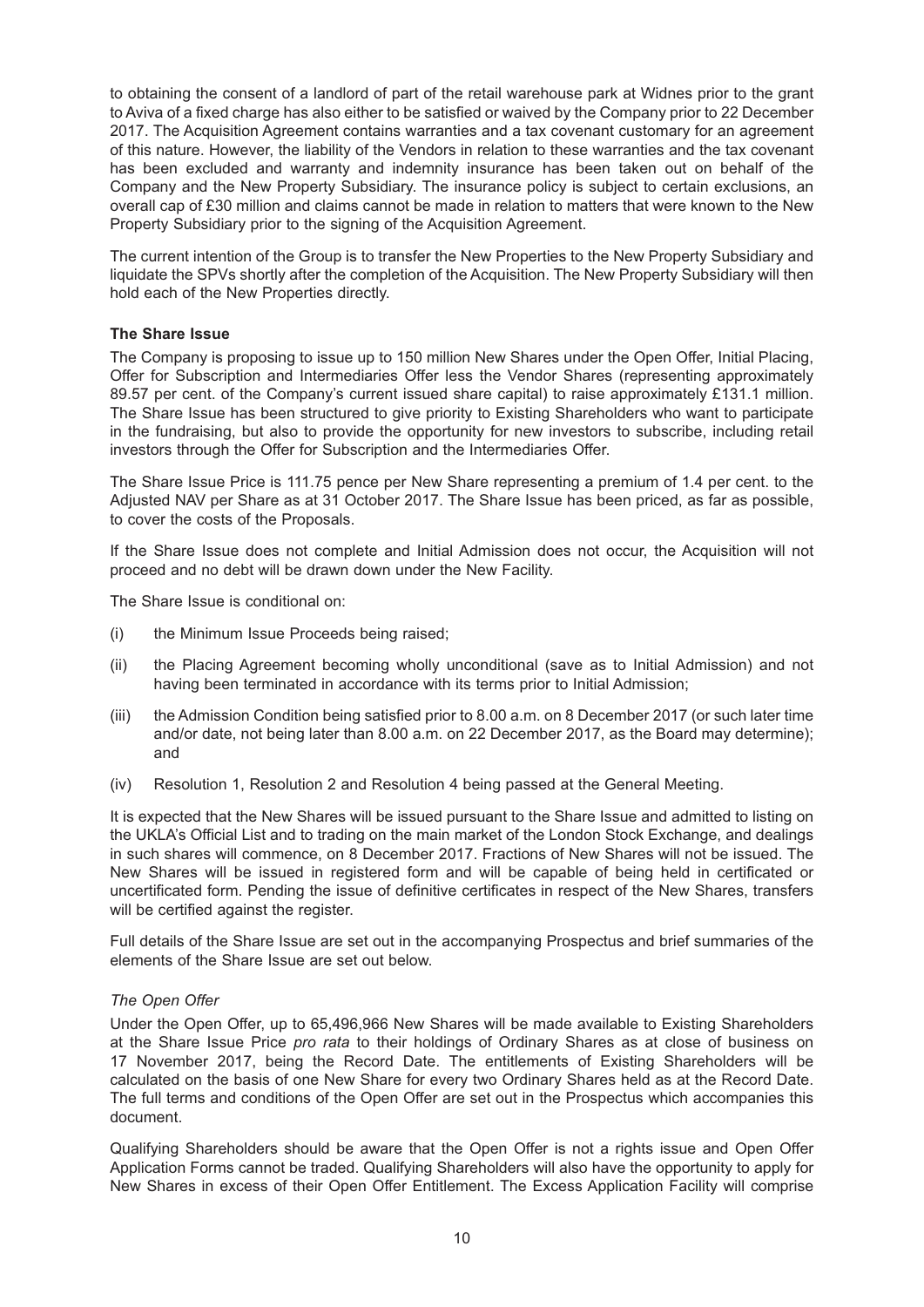whole numbers of New Shares which are not taken up by Qualifying Shareholders pursuant to their Open Offer Entitlements, together with fractional entitlements under the Open Offer. If the Excess Application Facility is over subscribed the Directors intend to use their discretion to allocate New Shares available under the Initial Placing, Offer for Subscription and Intermediaries Offer to satisfy demand in excess of this, where possible.

Applications under the Excess Application Facility will be allocated, in the event of oversubscription, *pro rata* to Qualifying Shareholders' applications under the Excess Application Facility. No assurance can be given that applications by Qualifying Shareholders under the Excess Application Facility will be met in full or in part.

## *Initial Placing*

Canaccord (as Placing Agent) has agreed under the Placing Agreement to use its reasonable endeavours to procure Placees for New Shares at the Share Issue Price. It is expected that Placees will be a combination of new and existing institutional investors. The Initial Placing will close at 12 noon on 6 December 2017 (or such later date as the Company, the Sponsor and the Placing Agent may agree).

## *Offer for Subscription*

New Shares will also be offered under the Offer for Subscription. The Offer for Subscription will be made in the UK only. Completed application forms and the accompanying payment in relation to the Offer for Subscription must be either posted using the pre-paid envelope enclosed to Computershare Investor Services PLC, Corporate Actions Projects, The Pavilions, Bristol, BS99 6AH or delivered by hand to Computershare Investors Services PLC, The Pavilions, Bridgwater Road, Bristol BS13 8AE so as to be received by no later than 11.00 a.m. on 6 December 2017.

## *Intermediaries Offer*

Retail investors in the United Kingdom may be eligible to apply for New Shares through the Intermediaries Offer by following the application procedures of the relevant Intermediary. The Directors have resolved to allocate a minimum of 15 million New Shares to the Intermediaries Offer. In the event that this allocation is not taken up by Intermediaries, the New Shares will be available for investors through the Initial Placing, Offer for Subscription and/or excess application under the Open Offer.

## *ISA eligibility*

The New Shares will be a qualifying investment for an ISA, provided they are acquired by an ISA plan manager pursuant to the Open Offer, the Offer for Subscription or the Intermediaries Offer.

## *Scaling back*

The maximum number of New Shares to be issued pursuant to the Share Issue will be 150 million, less the Vendor Shares (being a maximum of 32.66 million New Shares). In the event that proceeds in excess of the Minimum Issue Proceeds are raised under the Share Issue, the Company and the Vendors will discuss the possibility of scaling back the Vendor Issue. In the event that the number of New Shares applied for under the Share Issue at the Share Issue Price results in the Company receiving net proceeds which are significantly in excess of the size of the Share Issue then it would be necessary to scale back such applications, other than the Open Offer. In such event New Shares will be allocated so that excess applications from Existing Shareholders under the Excess Application Facility are given priority over other applicants and as far as possible demand under the Intermediaries Offer is also protected.

The actual number of New Shares issued under the Share Issue will be determined by the Company, the Placing Agent and the Intermediaries Offer Adviser, after taking into account demand for the New Shares, prevailing market conditions and the acquisition costs of the New Portfolio. The final results of the Share Issue and any scaling back will be announced via an RIS.

## **The Placing Programme**

Following the Share Issue, the Company is proposing the Placing Programme to enable the Company to raise additional capital in the period from 11 December 2017 to 19 November 2018 when it identifies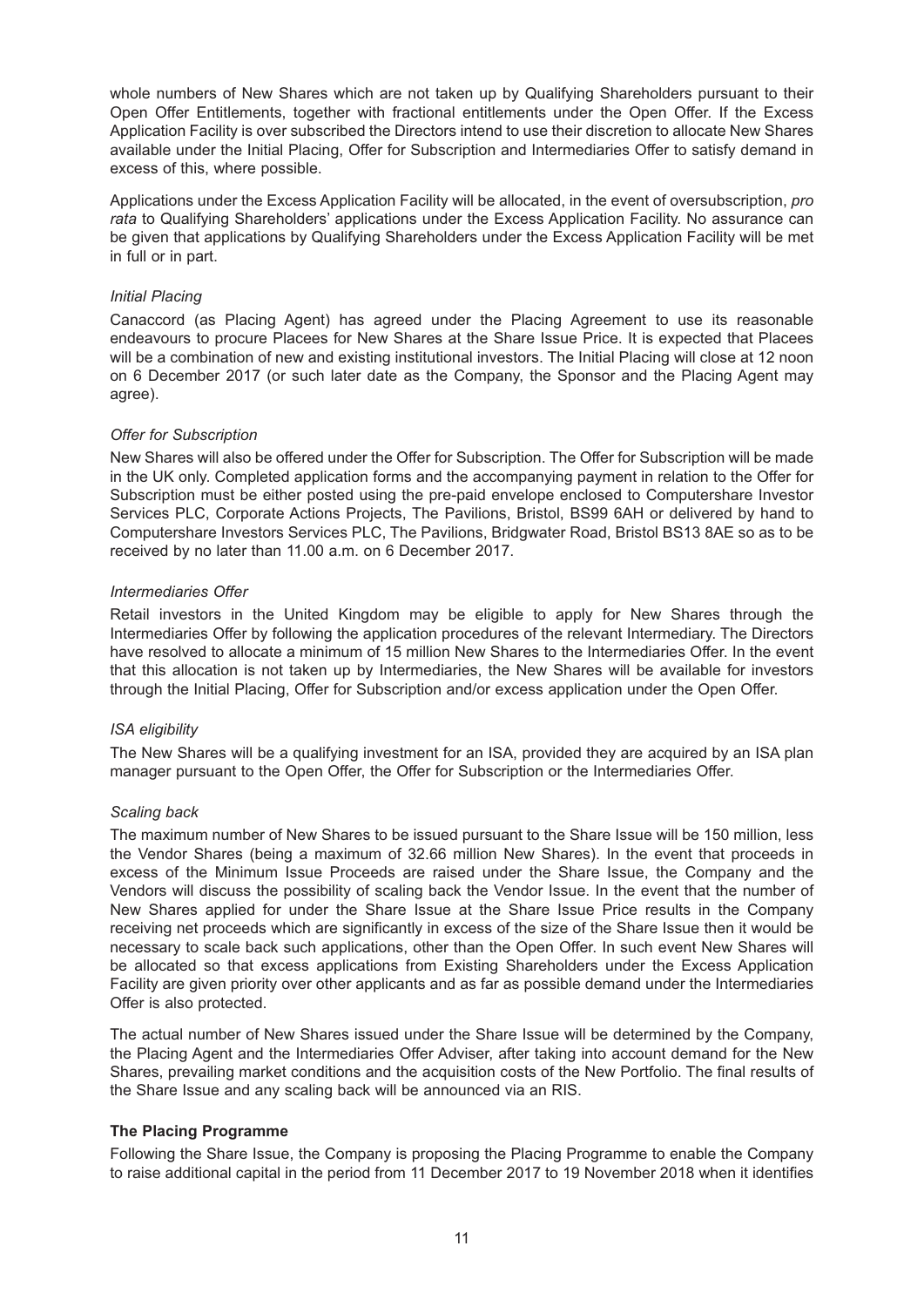properties that are suitable for acquisition. The Placing Programme will allow the Company to issue further New Shares where there is demand in the market which will give the Company further flexibility to grow. In pricing any issue pursuant to the Placing Programme the Board will take into account the costs associated with any issues under the Placing Programme, dilution that may arise in investing in further property assets and the share price. New Shares will only be issued to new and Existing Shareholders at a premium to the prevailing NAV per Share at the time of issue.

The Company will be able to issue up to 60 million New Shares under the Placing Programme which will be approximately 20 per cent. of the enlarged issued share capital on the assumption the Share Issue is fully subscribed. This should enable the Manager to make a series of property acquisitions whilst also mitigating the impact on the Company of receiving lower returns on significant cash balances awaiting investment by enabling cash to be raised as and when required.

### **Costs and impact of the Proposals**

The costs and expenses of the Proposals are dependent in part on the level of subscriptions under the Share Issue, as is the recovery of the costs of the Proposals against the premium over net asset value on the New Shares issued. The costs include all costs in relation to the Acquisition (including the acquisition costs of the SPVs and the due diligence thereon), the commission payable to the Placing Agent and the Intermediaries Offer Adviser and the costs in relation to the publication of the Prospectus and this document.

#### *Costs in the event that the Minimum Issue Proceeds are raised*

Assuming only the Minimum Issue Proceeds are raised pursuant to a single issue under the Initial Placing and that the maximum number of Vendor Shares available for issue are issued (being 32.66 million New Shares based on the Share Issue Price) the costs of the Share Issue, the Vendor Issue and the Acquisition would be approximately £2.44 million (of which approximately £1 million relate to the Share Issue).

#### *Costs in the event that the Share Issue is fully subscribed*

Assuming the maximum of 32.66 million New Shares are issued to the Vendors and 117.34 million New Shares (being 150 million New Shares less the maximum number of Vendor Shares) are issued pursuant to a single issue under the Initial Placing, the costs of the Share Issue, the Vendor Issue and the Acquisition would be approximately £3.42 million (of which approximately £1.9 million relate to the Share Issue).

#### *Costs in the event that the Acquisition does not proceed*

Assuming that the Acquisition does not proceed, the abortive costs would be approximately £0.85 million. Subject to the passing of Resolution 3 and Resolution 5 at the General Meeting, in the event that the Acquisition does not proceed the Placing Programme will still be available.

#### *Reduced management fees*

As part of the Proposals, the Manager and the AIFM have agreed to reduce the management fees payable on any cash available for investment (being all cash held by the Company excluding cash required for working capital and capital expenditure) by 50 per cent. while such cash remains uninvested and the AIFM Agreement has been revised accordingly.

#### **The Property Portfolios**

#### *The Existing Portfolio*

Since the launch of the Company the Manager has focused on investing in a portfolio of commercial properties across the UK. At the date of this document, the Existing Portfolio comprises 12 commercial properties in the office, retail warehousing and leisure property sectors and has an aggregate Market Value, as at 31 October 2017, of approximately £173.59 million. The Existing Portfolio generates a current contracted net annual rent of approximately £12.12 million. As at 30 September 2017, the Company has generated a property income return of 16.98 per cent. from its Properties and a total return of 27.28 per cent. since launch.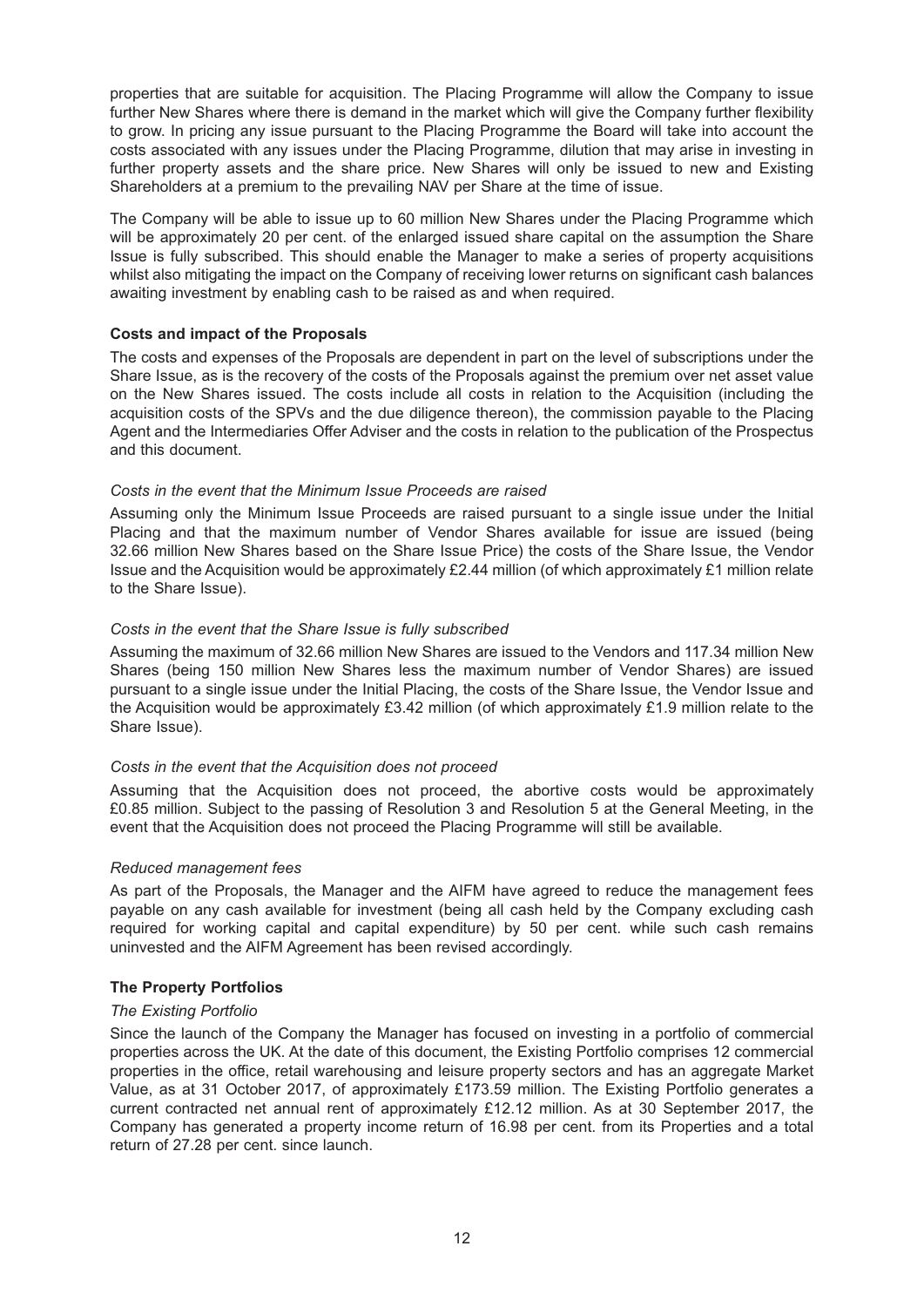According to the Dun and Bradsheet failure score, 97.83 per cent. of the Existing Portfolio's income is from tenants rated as having minimum or low risk of failure. The average unexpired lease term to earliest termination of the occupational leases of the Existing Portfolio (weighted by the current contracted annual rent) is approximately 6.19 years and all of the rent review provisions in the occupational leases of the Existing Properties are upwards only or subject to fixed or indexed increases.

## *The New Portfolio*

The Company and the New Property Subsidiary have entered into the Acquisition Agreement to acquire the entire issued share capital of each of the SPVs. The New Portfolio is comprised of four retail warehouse parks with an aggregate Market Value of approximately £144 million as at 31 October 2017. The New Portfolio generates a current net annual rent of approximately £9.28 million (inclusive of rental guarantees) being a net initial yield of 6.02 per cent. In the view of the Manager the New Properties are not considered to be generating rent which is in excess of their estimated rental value.

According to the Dun and Bradsheet failure score, 93.73 per cent. of the New Portfolio's income is from tenants rated as having a minimal or low risk of failure. The average unexpired lease term to the earliest termination of the occupational leases of the New Properties (weighted by current contracted annual rent) is approximately 7.58 years.

## *The Combined Portfolio*

The Combined Portfolio will comprise 16 properties with an aggregate Market Value of £317.59 million (on the basis of the valuations of the Existing Portfolio and the New Portfolio as at 31 October 2017). The Combined Portfolio would generate a current net annual rent of approximately £19.73 million (inclusive of rental guarantees), being a net initial yield of 5.80 per cent. (calculated in accordance with the Red Book methodology), and an equivalent yield of 6.35 per cent.

The average unexpired lease term of the occupational leases of the Properties (weighted by current gross annual rent) is approximately 6.78 years.

## **Gearing and borrowings**

As permitted by the Company's investment policy, the Group has in place a long term borrowing facility with Aviva. The Board has entered into the New Facility with Aviva in connection with the Acquisition, which will enable the Group to borrow up to £54.16 million (in addition to the Existing Facility of up to £56.92 million). The New Facility is on similar terms to the Existing Facility. Although as part of the Acquisition the Board intends to increase the Group's borrowings, the Group's gearing level is expected to remain at broadly 30 per cent. of gross assets. Depending on the extent of the proceeds from the Share Issue, gearing may be increased to 35 per cent., being the maximum gearing limit under the Company's investment policy, for a period but this is not expected to be the gearing level for the Group over the longer term.

## *The New Facility*

The New Property Subsidiary entered into the New Facility Agreement with Aviva on 15 November 2017 the utilisation of which is conditional on, *inter alia*, the completion of the Acquisition and the satisfaction of all conditions precedent (which are customary for a facility of this nature). Under the New Facility, the New Property Subsidiary will have a ten year term loan facility with Aviva for up to £54.16 million. The total cost including margin under the New Facility Agreement will be fixed by reference to the relevant gilt rate for the duration of the loan.

**For illustrative purposes only** and on the assumption that only the Minimum Issue Proceeds are raised under the Share Issue and the maximum amount under the New Facility is required to be drawn down, the Group's maximum level of borrowings (the Existing Facility plus the New Facility) will be approximately £111.08 million, and the maximum gearing level, once the New Portfolio has been acquired, would be approximately 34.27 per cent. The New Property Subsidiary will only draw down debt under the New Facility on the completion of the Acquisition once Initial Admission has occurred.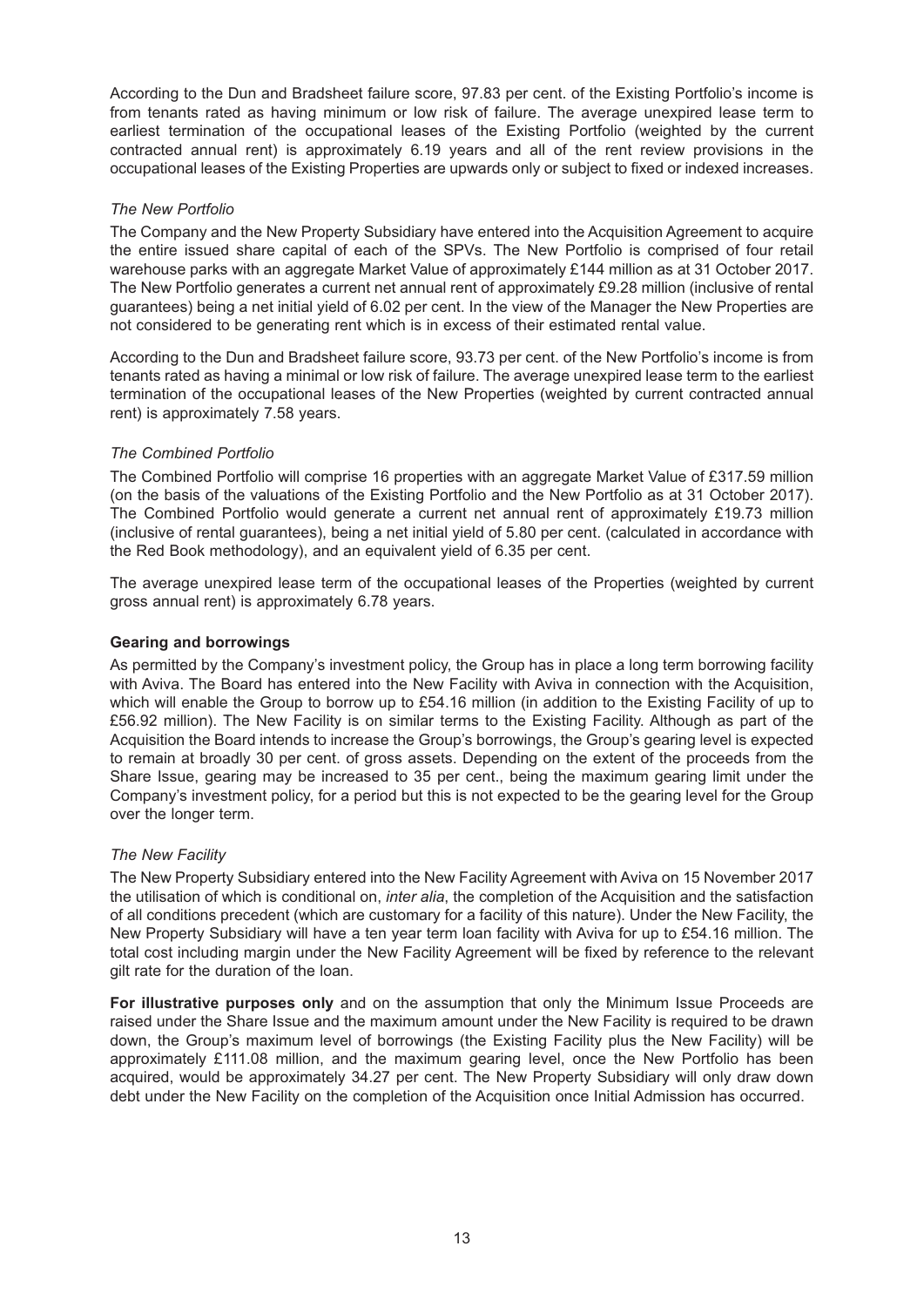## **Dividends**

### *Dividend policy*

Subject to market conditions and the Company's performance, financial position and financial outlook, it is the Directors' intention to continue to pay an attractive level of dividend income to Shareholders on a monthly basis. Whilst not forming part of its investment policy, the Company has targeted and paid an annual dividend of not less than 5.5 pence per Share since launch in October 2014. The dividend has been fully covered since April 2016. The Board believes that the Acquisition will enhance the dividend cover over the medium term.

As announced on 15 November 2017, the Board intends to increase the annualised dividend level by 4.5 per cent. from 5.5 pence per Share to 5.75 pence per Share, in the absence of unforeseen circumstances. This new dividend level commences with the dividend in respect of the month ending 31 January 2018 which will be paid in February 2018. In determining the level of future dividends, the Board will seek to ensure that any dividend is sustainable over the medium term taking into account any expected increase in dividend cover and the projected income performance of the Company.

#### *Payment of dividends*

The Board anticipates continuing to pay monthly dividends. The Board has declared a dividend of 0.4583 pence per Share for the month ending 31 October 2017 which will be paid on 30 November 2017 to Shareholders on the register on 10 November 2017. The Company has also declared a dividend of 0.4583 pence per Share for the month ending 30 November 2017 which will be paid on 29 December 2017 to Shareholders on the register on 1 December 2017. New investors will therefore not be entitled to either of these dividends. The New Shares issued pursuant to the Share Issue will be eligible to receive the dividend for the month ending 31 December 2017 which is expected to be paid in January 2018.

Save for any other dividends or other distributions declared, made or paid on the Ordinary Shares by reference to a record date prior to the allotment of the relevant New Shares, the New Shares will rank *pari passu* with the existing Ordinary Shares.

### **Year end results**

The Company has announced its unaudited net asset value per Share for the quarter ended 30 September 2017. This represented a total NAV return for the year ended 30 September 2017 of 9.3 per cent. The Company intends to publish its audited annual results for the year ended 30 September 2017 in January 2018.

## **General Meeting**

The Acquisition is a significant transaction for the Company and the Board therefore believes it is appropriate to seek Shareholder approval. The issue of New Shares on a non pre-emptive basis also requires the approval of Shareholders. You will find set out at the end of this document a notice convening a General Meeting of the Company to be held at 9.30 a.m. on 7 December 2017 at the offices of Ediston Properties Limited, 39 George Street, Edinburgh EH2 2HN.

Resolution 1, which will be proposed as an ordinary resolution, seeks approval for the Acquisition. Resolution 2 and Resolution 3, which will also be proposed as ordinary resolutions, seek authority for the Directors to allot the New Shares pursuant to the Share Issue and the Vendor Issue and the Placing Programme respectively. These resolutions will require the approval of a simple majority of the votes cast in respect of them. Resolution 4 and Resolution 5, which will be proposed as special resolutions, seek authority for the Directors to issue the New Shares pursuant to the Share Issue and the Vendor Issue and the Placing Programme respectively on a non pre-emptive basis. These resolutions will require the approval of at least 75 per cent. of the votes cast in respect of them.

If passed, these resolutions will enable the Directors to allot and issue up to a maximum of 150 million New Shares in aggregate pursuant to the Share Issue and the issue of the Vendor Shares (being approximately 114.5 per cent. of the issued share capital as at 17 November 2017) such authority to expire on 31 December 2017. In addition, the Directors will be authorised to allot and issue up to 60 million New Shares pursuant to the Placing Programme (being approximately 45.8 per cent. of the issued share capital as at 17 November 2017 and equivalent to approximately 20 per cent. of the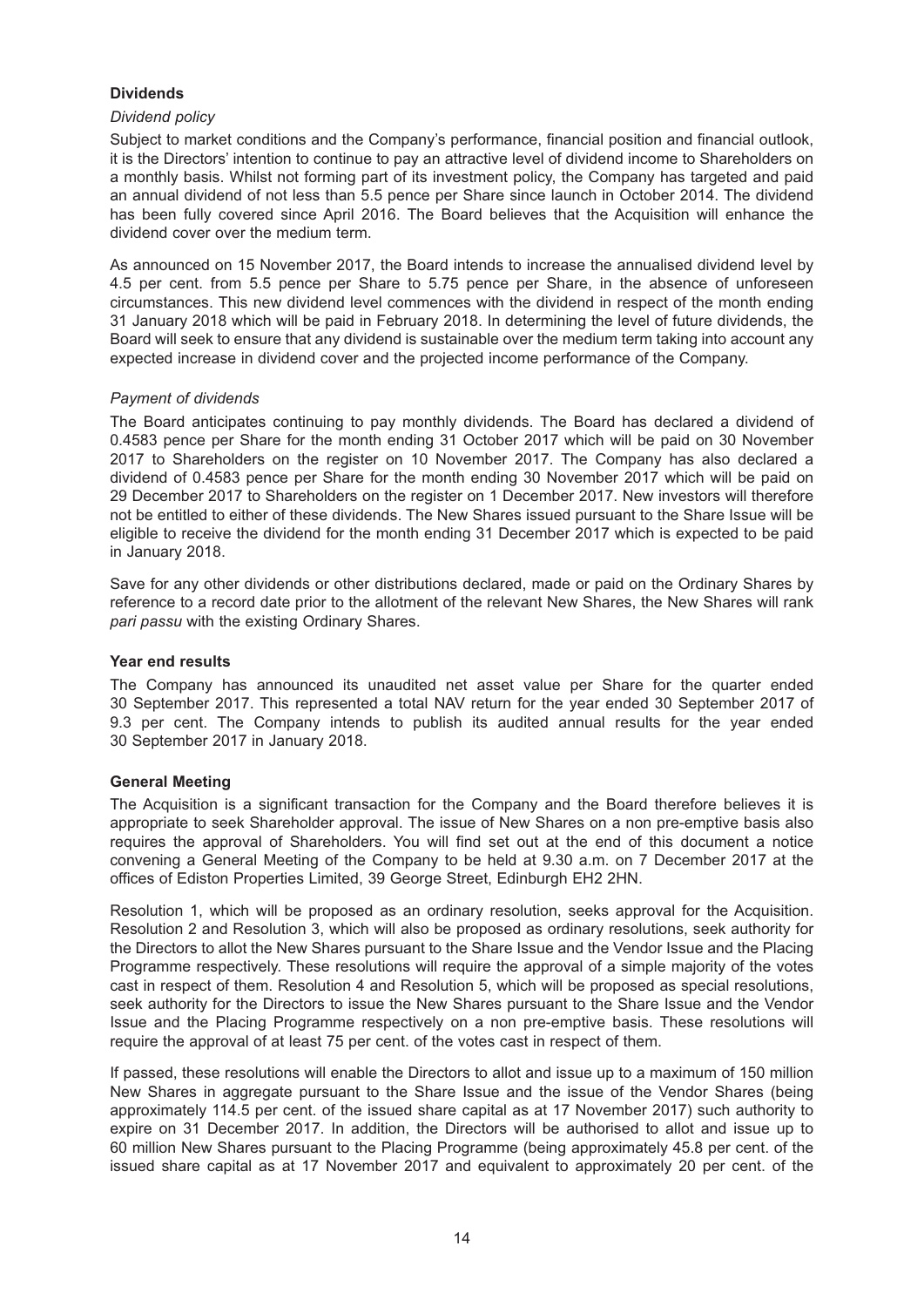enlarged issued share capital on the assumption the Share Issue is fully subscribed) such authority to expire on 30 November 2018. The Company does not hold any Ordinary Shares in treasury.

## **Action to be taken**

You will find enclosed with this document a form of proxy for use at the General Meeting. Whether or not you intend to be present at the General Meeting, you are requested to complete the form of proxy in accordance with the instructions printed on it and return it to Computershare Investor Services PLC, The Pavilions, Bridgwater Road, Bristol BS13 8AE if delivering by hand or use the pre-paid envelope enclosed to Computershare Investors Services PLC, Corporate Actions Projects, The Pavilions, Bristol, BS99 6AH or lodge it at www.investorcentre.co.uk/eproxy so as to be received as soon as possible and, in any event, not later than 9.30 a.m. on 5 December 2017. Completion of a form of proxy will not prevent a Shareholder attending and voting at the General Meeting in person.

Qualifying Non-Crest Shareholders will also find enclosed with this document an Open Offer Application Form. If you wish to participate in the Open Offer you are requested to read the accompanying Prospectus and complete the Open Offer Application Form in accordance with the instructions printed thereon and return it to Computershare Investor Services PLC, The Pavilions, Bridgwater Road, Bristol BS13 8AE if delivering by hand or use the pre-paid envelope enclosed to Computershare Investors Services PLC, Corporate Actions Projects, The Pavilions, Bristol, BS99 6AH so as to be received as soon as possible and, in any event, not later than 11.00 a.m. on 6 December 2017

## **Recommendation**

The Board, which has been so advised by Dickson Minto, considers that the Proposals as described in this document are fair and reasonable as far as Shareholders are concerned. In providing this advice, Dickson Minto has taken into account the Board's commercial assessment of the Proposals.

The Board also considers that the Proposals are in the best interests of the Company and Shareholders as a whole. Accordingly, the Board unanimously recommends that Shareholders vote in favour of the Resolutions to be put to Shareholders at the General Meeting as they intend to do so in respect of their own beneficial holdings (being 135,000 Ordinary Shares which equates to approximately 0.1 per cent. of the issued share capital as at 17 November 2017).

Yours faithfully

**William Hill** *Chairman*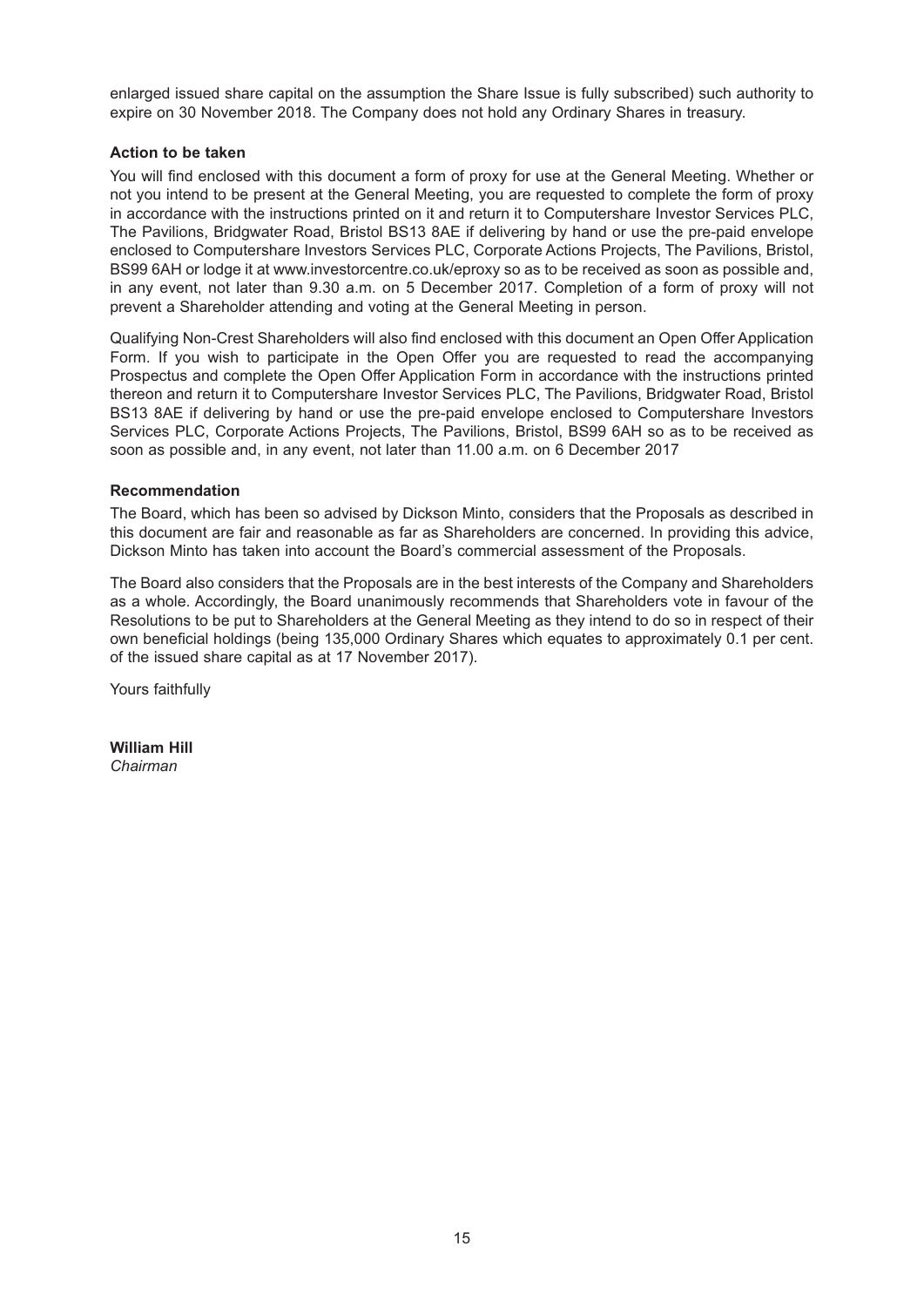## **PART 2**

## **ADDITIONAL INFORMATION**

## **1. The Company**

The Company was incorporated and registered in England and Wales on 17 June 2014 and is a public company limited by shares, with registered number 09090446. The Company operates under the Companies Act (and the regulations from time to time made thereunder). Its registered office is at Level 13, Broadgate Tower, 20 Primrose Street, London EC2A 2EW and its principal place of business is at 39 George Street, Edinburgh EH2 2HN (telephone number: +44(0)131 225 5599). The Company is tax resident in the UK. Save for its compliance with the Companies Act (and the regulations from time to time made thereunder), the Listing Rules, the Disclosure Guidance and Transparency Rules, the Prospectus Rules and the Market Abuse Regulation, the Company is not an authorised or regulated entity.

#### **2. Major Shareholders**

2.1. As at 17 November 2017 (being the latest practicable date prior to publication of this document), the Company is aware of the following persons who are interested in three per cent. or more of the issued share capital of the Company:

|                                           |               | Percentage of       |
|-------------------------------------------|---------------|---------------------|
|                                           | No. of        | <i>issued</i> share |
|                                           | <b>Shares</b> | capital (%)         |
| Investec Wealth & Investment Limited      | 23,299,131    | 17.8                |
| Old Mutual plc                            | 21,738,311    | 16.6                |
| <b>Henderson Global Investors</b>         | 15,000,000    | 11.5                |
| Momentum Global Investment Management Ltd | 9,206,388     | 7.0                 |
| Architas Multi-Manager Limited            | 9,000,000     | 6.9                 |
| AXA Investment Managers S.A.              | 8,000,000     | 6.1                 |
| <b>Close Asset Management Limited</b>     | 6,905,044     | 5.3                 |
| <b>Quilter Cheviot Limited</b>            | 6,500,000     | 5.0                 |
| Baillie Gifford & Co                      | 6,230,000     | 4.8                 |
|                                           |               |                     |

- 2.2. As at 17 November 2017, there were no individual or corporate shareholders which were beneficially entitled to ten per cent. or more of the share capital or of the distributions paid by the Company or which controlled ten per cent. or more of the voting power in the Company. In the event that the Acquisition completes, it is expected that the Vendors, in aggregate, will own up to 16.59 per cent. of the issued share capital if the Minimum Issue Proceeds are raised and up to 11.62 per cent. if all the New Shares available under the Share Issue are issued.
- 2.3. Save as described above, the Company is not aware of any person who is as at 17 November 2017 (being the latest practicable date prior to publication of this document) or, following the Proposals, will be interested directly or indirectly in three per cent. or more of any class of issued share capital of the Company or of any person or persons who, following the Proposals, will or could, directly or indirectly, jointly or severally, exercise control over the Company.
- 2.4 None of the major shareholders of the Company set out above has different voting rights from any other holder of Shares in respect of any Share held by them.

#### **3. Director's and the management team's interests**

3.1. As at the date of this document, other than as disclosed in paragraph 3.2 below, there are no interests of any Director, including any connected persons of any Director, the existence of which is known to, or could with reasonable diligence be ascertained by, that Director whether or not held through another party, in the share capital of the Company or any options in respect of such capital.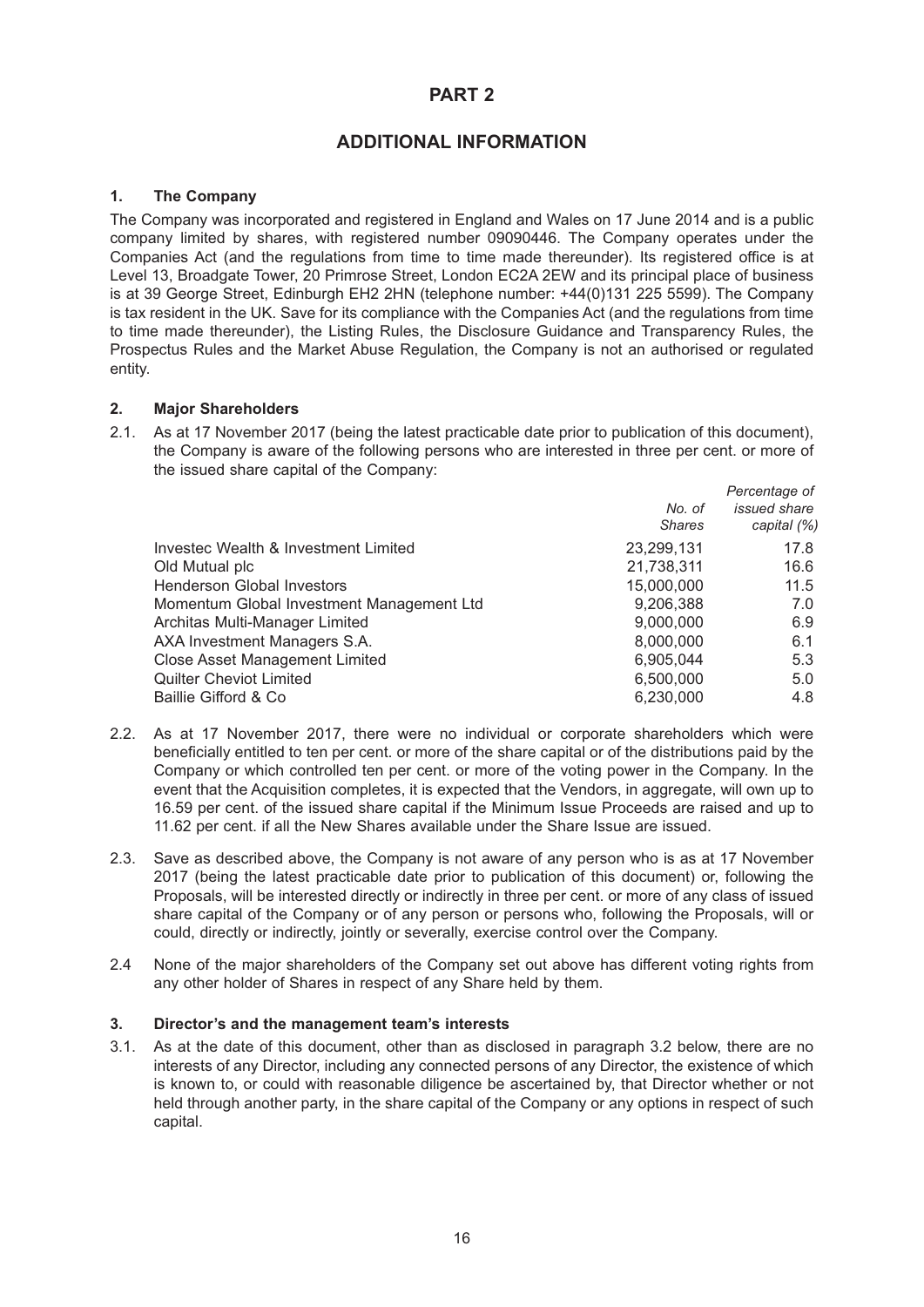3.2. The Directors do not have any options over any Ordinary Shares. As at the date of this document, the Directors are interested in the following numbers of Ordinary Shares all of which are beneficially held:

|                 | Number of              |                        |
|-----------------|------------------------|------------------------|
|                 | <b>Ordinary Shares</b> | Percentage of          |
|                 | as at the date         | current issued         |
|                 | of this document       | <b>Ordinary Shares</b> |
| Robin Archibald | 25,000                 | 0.019                  |
| Robert Dick     | 30,000                 | 0.023                  |
| William Hill    | 50,000                 | 0.038                  |
| Jamie Skinner   | 30,000                 | 0.023                  |
|                 |                        |                        |

- 3.3. In respect of the Share Issue, William Hill has confirmed that he intends to subscribe for his full ISA allowance (being approximately 17,900 New Shares), Jamie Skinner has confirmed that he intends to subscribe for 15,000 New Shares, Robert Dick has confirmed that he and/or his wife intend to subscribe for 5,000 New Shares and Robin Archibald has confirmed that he and/or his wife intend to subscribe for the full ISA allowance (being approximately 17,900 New Shares).
- 3.4 As at the date of this document the Manager's team hold approximately 338,000 Ordinary Shares and have confirmed their intention to subscribe for 200,000 New Shares under the Share Issue.

## **4. Consent**

Dickson Minto W.S., which is authorised and regulated in the UK by the Financial Conduct Authority, has given and has not withdrawn its consent to the inclusion herein of its name and the references to it in the form and context in which they appear.

## **5. Third party information**

The information in this document sourced from Dun and Bradsheet on pages 12 and 13 of this document has been accurately reproduced in this document and, as far as the Company is aware and is able to ascertain from information published by Dun and Bradsheet, no facts have been omitted which would render the reproduced information inaccurate or misleading.

## **7. Documents available for inspection**

Copies of the following documents are available for inspection during normal business hours on any weekday (Saturdays, Sundays and public holidays excepted) at the offices of Dickson Minto W.S., Broadgate Tower, 20 Primrose Street, London EC2A 2EW and the registered office of the Company until close of business on 19 November 2018:

- (i) the Prospectus (including the documents available for inspection under the Prospectus); and
- (ii) this document.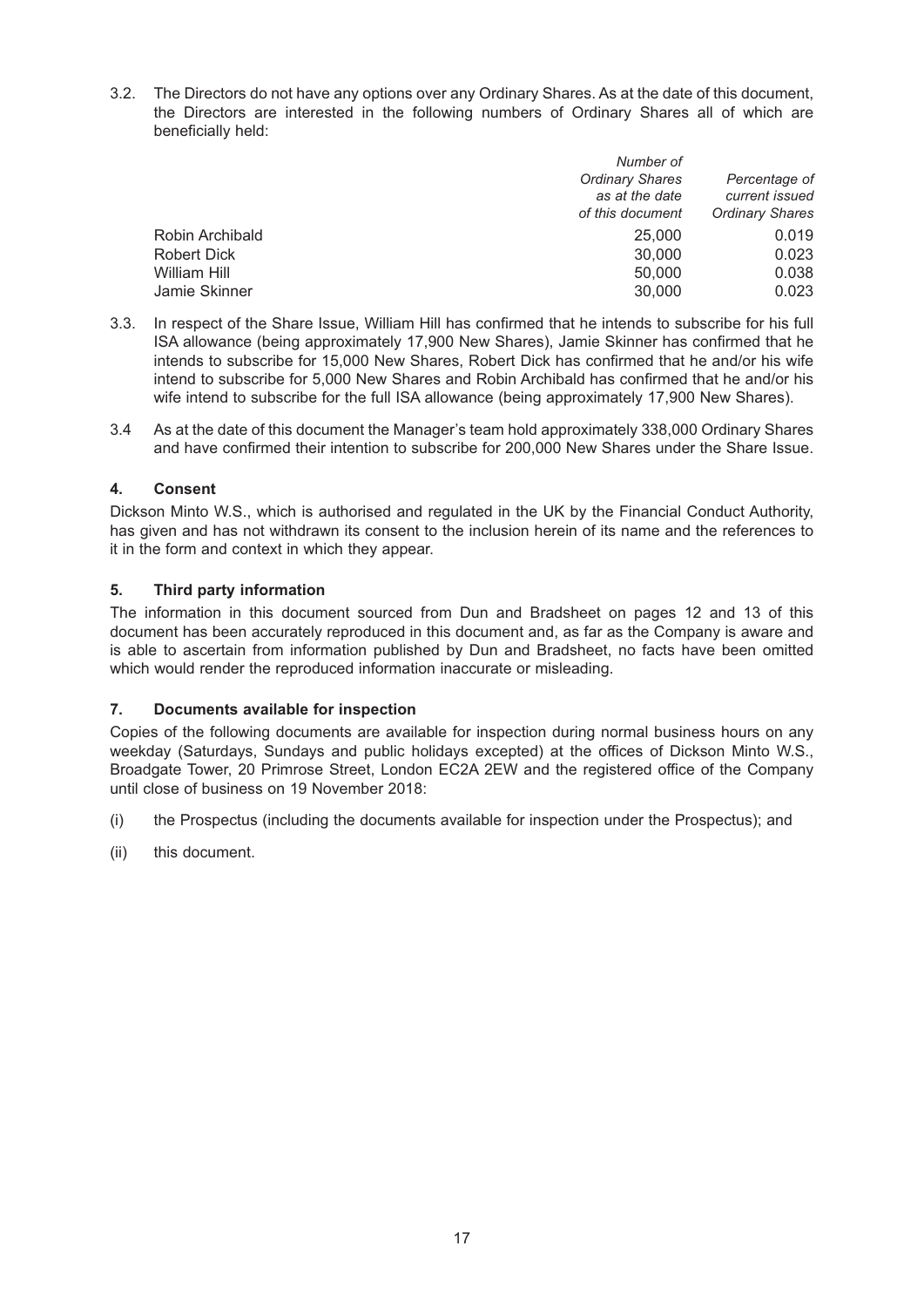## **DEFINITIONS**

The following definitions apply in this document unless the context otherwise requires:

| <b>Acquisition</b>            | the acquisition of the entire issued share capital of each of<br>the SPVs                                                                                                                                                                                                                                                                                                                                                                                                                                                                                                                                                                                                                                                                      |
|-------------------------------|------------------------------------------------------------------------------------------------------------------------------------------------------------------------------------------------------------------------------------------------------------------------------------------------------------------------------------------------------------------------------------------------------------------------------------------------------------------------------------------------------------------------------------------------------------------------------------------------------------------------------------------------------------------------------------------------------------------------------------------------|
| <b>Acquisition Agreement</b>  | the conditional sale and purchase agreement relating to<br>the purchase of the entire issued share capital of each of<br>the SPVs dated 15 November 2017                                                                                                                                                                                                                                                                                                                                                                                                                                                                                                                                                                                       |
| <b>Adjusted NAV per Share</b> | the NAV per Share as at 31 October 2017 once the<br>accrued dividend and the costs that would be incurred if<br>the Proposals did not complete have been deducted                                                                                                                                                                                                                                                                                                                                                                                                                                                                                                                                                                              |
| <b>Admission Condition</b>    | (i) the UKLA having acknowledged to the Company or its<br>agent (and such acknowledgement not having been<br>withdrawn) that the application for the admission of the<br>New Shares to the Official List with a premium listing has<br>been approved and (after satisfaction of any conditions to<br>which such approval is expressed to be subject ("listing<br>conditions")) will become effective as soon as a dealing<br>notice has been issued by the Financial Conduct Authority<br>and any listing conditions having been satisfied and (ii) the<br>London Stock Exchange having acknowledged to the<br>Company or its agent (and such acknowledgement not<br>having been withdrawn) that the New Shares will be<br>admitted to trading |
| <b>AIFM</b>                   | Ediston Investment Services Limited, a company<br>incorporated in England and Wales with registered<br>number 09626337                                                                                                                                                                                                                                                                                                                                                                                                                                                                                                                                                                                                                         |
| <b>AIFM Agreement</b>         | the agreement between the Company and the AIFM dated<br>24 February 2016                                                                                                                                                                                                                                                                                                                                                                                                                                                                                                                                                                                                                                                                       |
| Aviva                         | Aviva Commercial Finance Limited, a company<br>incorporated in England and Wales with registered<br>number 02559391                                                                                                                                                                                                                                                                                                                                                                                                                                                                                                                                                                                                                            |
| <b>Board or Directors</b>     | the directors of the Company                                                                                                                                                                                                                                                                                                                                                                                                                                                                                                                                                                                                                                                                                                                   |
| <b>Brexit</b>                 | the departure of the United Kingdom from the European<br>Union                                                                                                                                                                                                                                                                                                                                                                                                                                                                                                                                                                                                                                                                                 |
| <b>Circular</b>               | this document published by the Company in connection<br>with the Proposals                                                                                                                                                                                                                                                                                                                                                                                                                                                                                                                                                                                                                                                                     |
| <b>Combined Portfolio</b>     | the Existing Portfolio and the New Portfolio                                                                                                                                                                                                                                                                                                                                                                                                                                                                                                                                                                                                                                                                                                   |
| <b>Companies Act</b>          | Companies Act 2006, as amended from time to time                                                                                                                                                                                                                                                                                                                                                                                                                                                                                                                                                                                                                                                                                               |
| Company                       | Ediston Property Investment Company PLC, a company<br>incorporated in England and Wales with registered<br>number 09090446                                                                                                                                                                                                                                                                                                                                                                                                                                                                                                                                                                                                                     |
| <b>CREST</b>                  | the system for the paperless settlement of trades in<br>securities and the holding of uncertificated securities<br>operated by Euroclear UK & Ireland Limited in accordance<br>with the Uncertificated Securities Regulations 2001<br>(SI 2001/3755), as amended from time to time                                                                                                                                                                                                                                                                                                                                                                                                                                                             |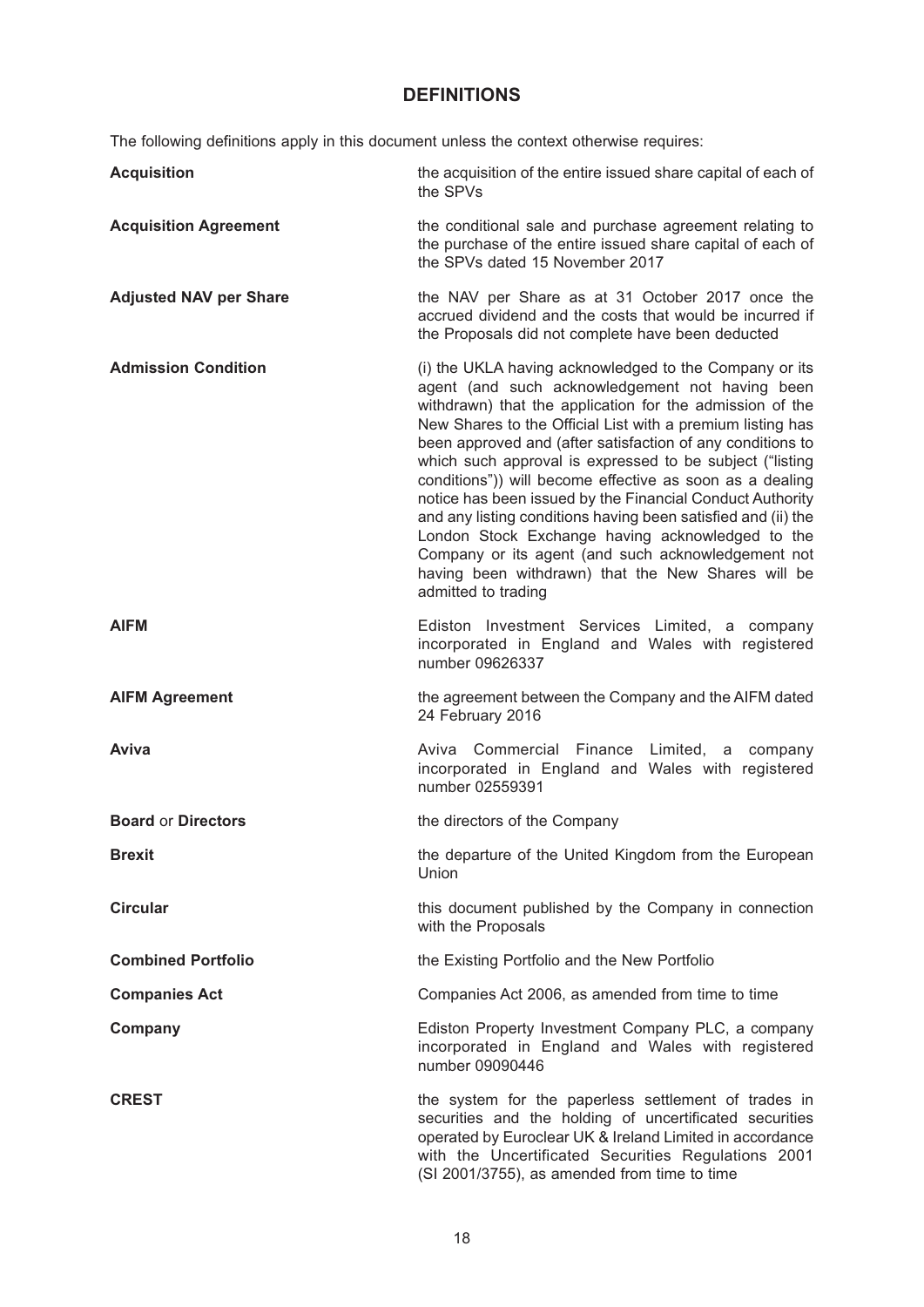| <b>Disclosure Guidance and</b><br><b>Transparency Rules</b> | the disclosure guidance and transparency rules made by<br>the Financial Conduct Authority under Part VI of the<br>Financial Services and Markets Act 2000 as amended<br>from time to time                                                                                                                                                                                                                               |
|-------------------------------------------------------------|-------------------------------------------------------------------------------------------------------------------------------------------------------------------------------------------------------------------------------------------------------------------------------------------------------------------------------------------------------------------------------------------------------------------------|
| <b>Excess Application Facility</b>                          | New Shares that are not taken up by Qualifying<br>Shareholders under the Open Offer pursuant to their<br>Open Offer Entitlements and are available to other<br>Qualifying Shareholders and fractional entitlements under<br>the Open Offer                                                                                                                                                                              |
| <b>Excess Applications</b>                                  | applications made under the Excess Application Facility                                                                                                                                                                                                                                                                                                                                                                 |
| <b>Existing Facility</b>                                    | the £56.92 million ten year term loan facility provided to<br>the Existing Property Subsidiary by Aviva pursuant to the<br>terms of the Existing Facility Agreement                                                                                                                                                                                                                                                     |
| <b>Existing Facility Agreement</b>                          | the facility agreement between Aviva, in various<br>capacities, and the Existing Property Subsidiary originally<br>dated 6 May 2015 in relation to the Existing Facility, as<br>amended                                                                                                                                                                                                                                 |
| <b>Existing Portfolio</b>                                   | the property assets of the Group as at the date of this<br>document                                                                                                                                                                                                                                                                                                                                                     |
| <b>Existing Property Subsidiary</b>                         | EPIC (No. 1) Limited, a company incorporated in England<br>and Wales with registered number 09106328                                                                                                                                                                                                                                                                                                                    |
| <b>Existing Shareholders</b>                                | holders of Ordinary Shares at the close of business on<br>17 November 2017, being the record date for the Open<br>Offer                                                                                                                                                                                                                                                                                                 |
| <b>Existing Shares</b>                                      | Ordinary Shares existing at the Record Date                                                                                                                                                                                                                                                                                                                                                                             |
| <b>General Meeting</b>                                      | the general meeting of the Company to be held at the<br>offices of Ediston Properties Limited, 39 George Street,<br>Edinburgh EH2 2HN at 9.30 a.m. on 7 December 2017 at<br>which the Resolutions will be proposed                                                                                                                                                                                                      |
| Group                                                       | the Company, the Exsting Property Subsidiary and the<br>New Property Subsidiary and any other direct or indirect<br>subsidiary of the Company from time to time. For the<br>avoidance of doubt (assuming the conditions to the Share<br>Issue and the Acquisition are satisfied and Initial<br>Admission occurs) from Initial Admission and the<br>completion of the Acquisition the SPVs shall be part of the<br>Group |
| <b>Initial Admission</b>                                    | admission of the New Shares, issued pursuant to the<br>Share Issue and the Vendor Issue to the Official List and<br>to trading on the main market of the London Stock<br>Exchange                                                                                                                                                                                                                                       |
| <b>Initial Placing</b>                                      | the placing of New Shares at the Share Issue Price by the<br>Placing Agent as described in this document                                                                                                                                                                                                                                                                                                                |
| <b>Intermediaries</b>                                       | any intermediary (including but not limited to those listed<br>in Part 11 of the Prospectus) that is appointed by the<br>Company in connection with the Intermediaries Offer                                                                                                                                                                                                                                            |
| <b>Intermediaries Offer</b>                                 | the offer of New Shares by the Intermediaries                                                                                                                                                                                                                                                                                                                                                                           |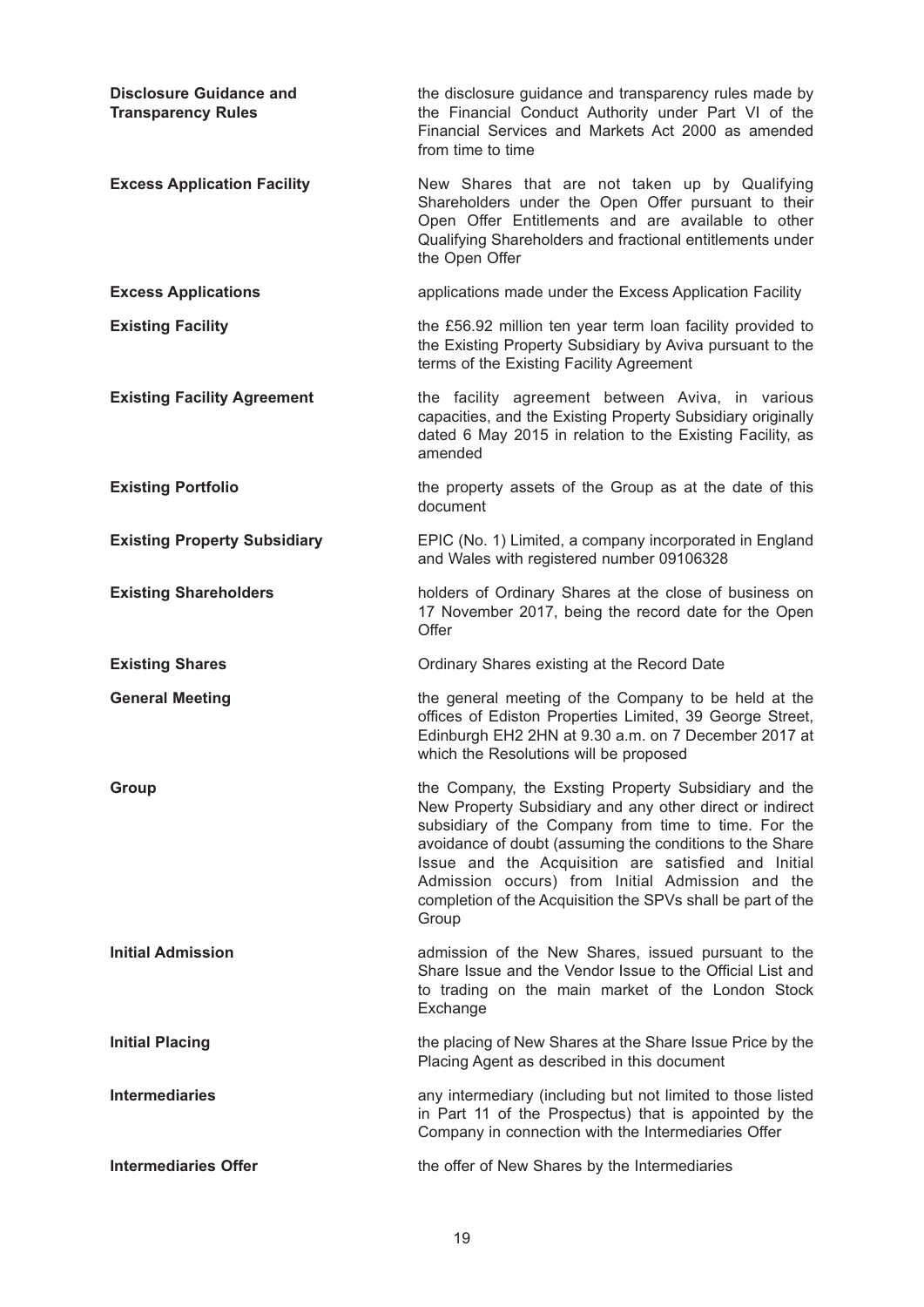| <b>ISA</b>                         | Individual Savings Account for the purposes of section<br>694 of the Income Tax (Trading and Other Income) Act<br>2005                                                                                              |
|------------------------------------|---------------------------------------------------------------------------------------------------------------------------------------------------------------------------------------------------------------------|
| <b>Listing Rules</b>               | the listing rules made by the Financial Conduct Authority<br>under the Financial Services and Markets Act 2000 as<br>amended from time to time                                                                      |
| <b>London Stock Exchange</b>       | London Stock Exchange plc                                                                                                                                                                                           |
| <b>Manager or Ediston</b>          | Ediston Properties Limited, a company incorporated in<br>England and Wales with registered number 04910369                                                                                                          |
| <b>Market Abuse Regulation</b>     | Regulation (EU) 596/2014, all delegated regulations and<br>implementing regulations made thereunder and any<br>legislation made in the United Kingdom in connection with<br>the entry into force of such regulation |
| <b>Minimum Issue Proceeds</b>      | the minimum net proceeds of the Share Issue being<br>£37.1 million                                                                                                                                                  |
| <b>NAV</b>                         | the net asset value of an Ordinary Share on the relevant<br>date calculated in accordance with the Company's normal<br>accounting policies                                                                          |
| <b>New Facility</b>                | the ten year term loan facility for up to £54.16 million to be<br>provided to the New Property Subsidiary by Aviva<br>pursuant to the terms of the New Facility Agreement                                           |
| <b>New Facility Agreement</b>      | the new facility agreement between Aviva, in various<br>capacities, and the New Property Subsidiary dated<br>15 November 2017 in relation to the New Facility                                                       |
| <b>New Portfolio</b>               | the four retail warehouse parks held by the SPVs as at the<br>date of this document                                                                                                                                 |
| <b>New Properties</b>              | the properties comprised in the New Portfolio                                                                                                                                                                       |
| <b>New Property Subsidiary</b>     | EPIC (No. 2) Limited, a company incorporated in England<br>and Wales with registered number 10978359                                                                                                                |
| <b>New Shares</b>                  | the new Ordinary Shares to be issued pursuant to the<br>Proposals                                                                                                                                                   |
| <b>Offer for Subscription</b>      | the offer for subscription of New Shares at the Share<br><b>Issue Price</b>                                                                                                                                         |
| <b>Official List</b>               | the Official List of the UK Listing Authority                                                                                                                                                                       |
| <b>Open Offer</b>                  | the offer to Existing Shareholders to subscribe for New<br>Shares on a one for two basis                                                                                                                            |
| <b>Open Offer Application Form</b> | the personalised application form on which Qualifying<br>Non-CREST Shareholders may apply for New Shares<br>under the Open Offer                                                                                    |
| <b>Open Offer Entitlement</b>      | the entitlement of Qualifying Shareholders to apply for<br>New Shares under the Open Offer                                                                                                                          |
| <b>Ordinary Shares or Shares</b>   | ordinary shares of one penny each in the capital of the<br>Company                                                                                                                                                  |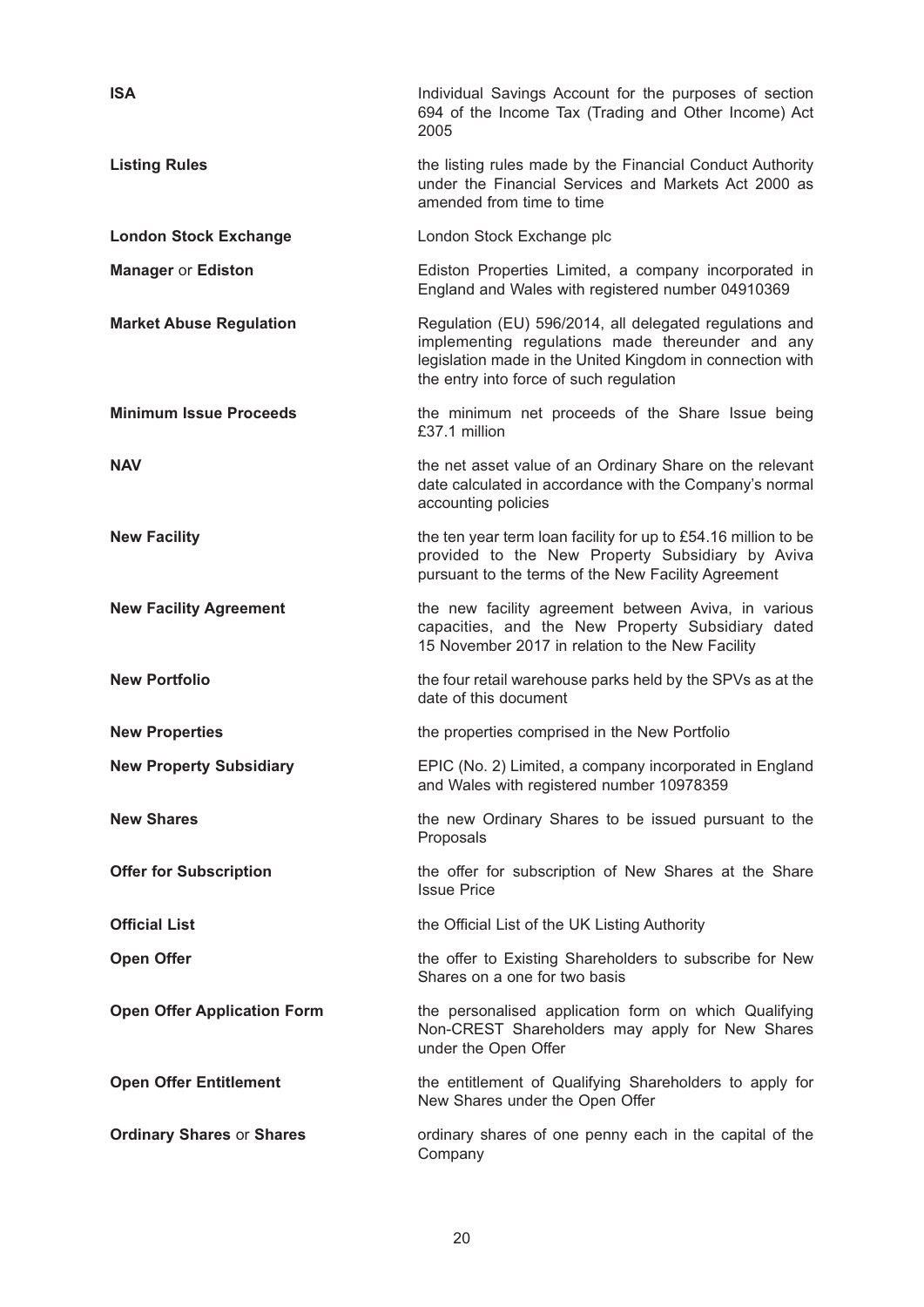| <b>Placees</b>                               | the persons to whom New Shares are issued pursuant to<br>the Initial Placing or the Placing Programme                                                                     |
|----------------------------------------------|---------------------------------------------------------------------------------------------------------------------------------------------------------------------------|
| <b>Placing Agent or Canaccord</b>            | Canaccord Genuity Limited, a company incorporated in<br>England and Wales with registered number 01774003                                                                 |
| <b>Placing Agreement</b>                     | the placing agreement between the Company, the<br>Manager, Ediston Investment Services Limited, the<br>Sponsor and the Placing Agent                                      |
| <b>Placing Programme</b>                     | the proposed programme of placings of New Shares by<br>the Placing Agent from 11 December 2017 until<br>19 November 2018                                                  |
| <b>Properties</b>                            | the properties comprised in the Property Portfolio (each a<br>"Property")                                                                                                 |
| <b>Property Portfolio</b>                    | the direct and indirect property assets of the Group from<br>time to time                                                                                                 |
| <b>Proposals</b>                             | the Acquisition (including the Vendor Issue), the Share<br>Issue and the Placing Programme as described in this<br>document                                               |
| <b>Prospectus</b>                            | the prospectus relating to the Company published in<br>relation to the Proposals                                                                                          |
| <b>Prospectus Rules</b>                      | the prospectus rules made by the Financial Conduct<br>Authority under Part VI of the Financial Services and<br>Markets Act 2000, as amended from time to time             |
| <b>Qualifying CREST Shareholders</b>         | Qualifying Shareholders holding Existing Shares in<br><b>CREST</b>                                                                                                        |
| <b>Qualifying Non-CREST Shareholders</b>     | Qualifying Shareholders holding Existing Shares in<br>certificated form                                                                                                   |
| <b>Qualifying Shareholders</b>               | holders of Existing Shares on the register of members of<br>the Company at the Record Date other than Excluded<br>Shareholders                                            |
| <b>Red Book</b>                              | RICS Valuation - Global Standards 2017, incorporating<br>the International Valuation Standards and RICS<br>Professional Standards to January 2014 (revised April<br>2015) |
| <b>Regulatory Information Service or RIS</b> | a regulatory information service that is on the list of<br>regulatory information services maintained by the<br><b>Financial Conduct Authority</b>                        |
| <b>Resolutions</b>                           | the resolutions in respect of the Proposals to be proposed<br>at the General Meeting, notice of which is set out at the<br>end of this document                           |
| <b>Resolution 1</b>                          | the ordinary resolution to be proposed at the General<br>Meeting to approve the Acquisition                                                                               |
| <b>Resolution 2</b>                          | the ordinary resolution to be proposed at the General<br>Meeting to approve the allotment of New Shares pursuant<br>to the Share Issue and the the Vendor Issue           |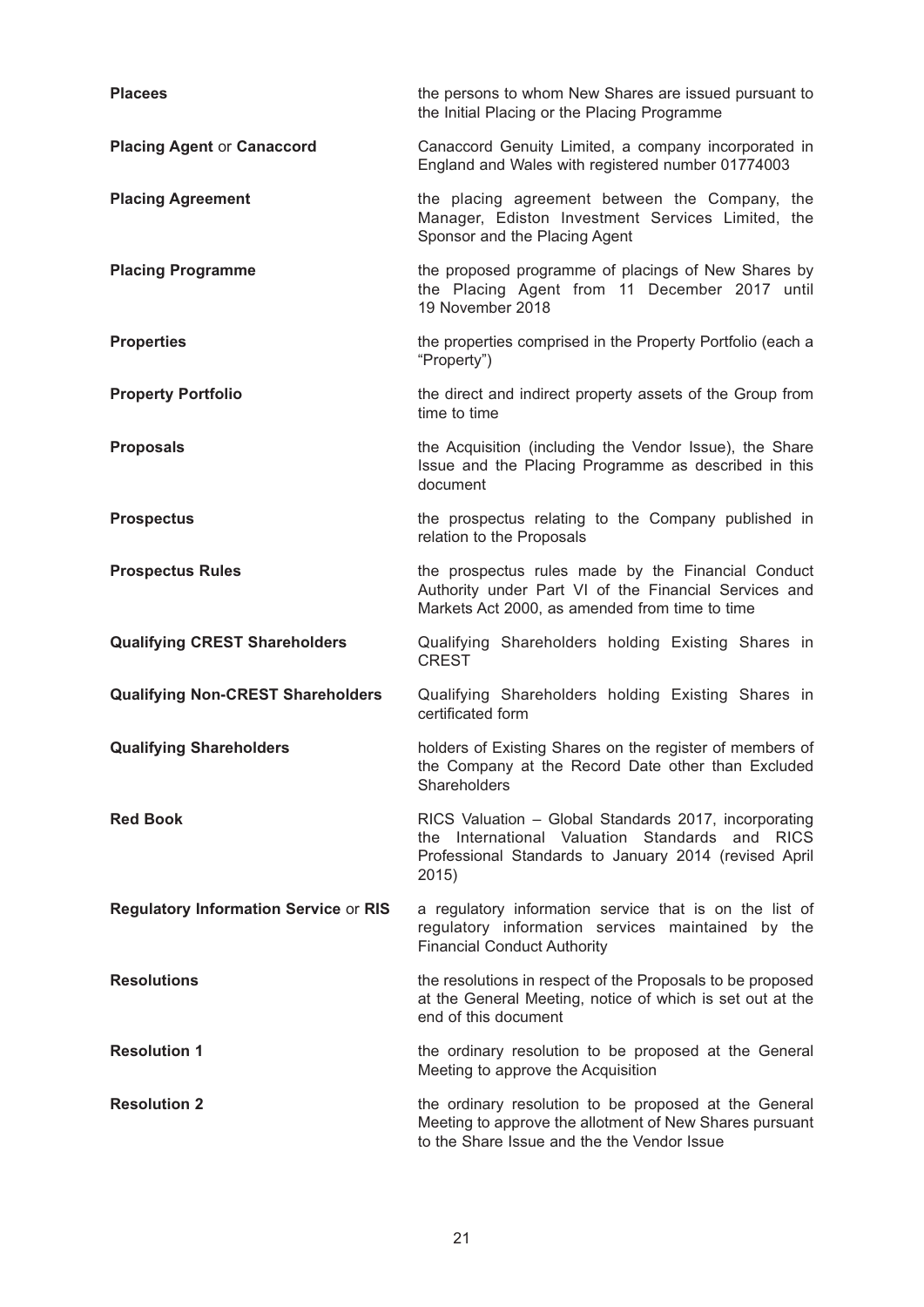| <b>Resolution 3</b>                                                | the ordinary resolution to be proposed at the General<br>Meeting to approve the allotment of New Shares pursuant<br>to the Placing Programme                                                                                                                                                                                                                                                                                                                                    |
|--------------------------------------------------------------------|---------------------------------------------------------------------------------------------------------------------------------------------------------------------------------------------------------------------------------------------------------------------------------------------------------------------------------------------------------------------------------------------------------------------------------------------------------------------------------|
| <b>Resolution 4</b>                                                | the special resolution to be proposed at the General<br>Meeting to approve the allotment of New Shares pursuant<br>to the Share Issue and the Vendor Issue on a non pre-<br>emptive basis                                                                                                                                                                                                                                                                                       |
| <b>Resolution 5</b>                                                | the special resolution to be proposed at the General<br>Meeting to approve the allotment of New Shares pursuant<br>to the Placing Programme on a non pre-emptive basis                                                                                                                                                                                                                                                                                                          |
| <b>Share Issue</b>                                                 | the Open Offer, Initial Placing, Offer for Subscription and<br>Intermediaries Offer                                                                                                                                                                                                                                                                                                                                                                                             |
| <b>Share Issue Price</b>                                           | the issue price per New Share (being a premium of 1.4 per<br>cent. to the Adjusted NAV per Share) under the Share<br>Issue and the Vendor Issue                                                                                                                                                                                                                                                                                                                                 |
| <b>Shareholders</b>                                                | holders of the Ordinary Shares                                                                                                                                                                                                                                                                                                                                                                                                                                                  |
| <b>Sponsor or Dickson Minto</b>                                    | Dickson Minto W.S.                                                                                                                                                                                                                                                                                                                                                                                                                                                              |
| <b>SPVs</b>                                                        | each of Stadium (Barnsley) Limited, Stadium Widnes<br>Limited, Kingston Upon Hull Retail Park Limited and<br>Stadium (Prestatyn) Limited together with their direct and<br>indirect subsidiary undertakings                                                                                                                                                                                                                                                                     |
| <b>UK or United Kingdom</b>                                        | the United Kingdom of Great Britain and Northern Ireland                                                                                                                                                                                                                                                                                                                                                                                                                        |
| <b>UKLA or UK Listing Authority</b>                                | the Financial Conduct Authority, acting in its capacity as<br>the competent authority for the purposes of Part VI of the<br><b>Financial Services and Markets Act 2000</b>                                                                                                                                                                                                                                                                                                      |
| <b>Valuer</b>                                                      | Knight Frank LLP, a limited liability partnership with<br>registered number OC305934                                                                                                                                                                                                                                                                                                                                                                                            |
| <b>Vendor Issue</b>                                                | the issue of the Vendor Shares                                                                                                                                                                                                                                                                                                                                                                                                                                                  |
| <b>Vendor Subscription and Orderly</b><br><b>Conduct Agreement</b> | the agreement whereby two of the Vendors (namely<br>Stadium Parkgate (Holdings) Limited and Stadium Retail<br>(Holdings) Limited) have agreed to (i) subscribe for the<br>Vendor Shares (ii) subject to customary exceptions, not<br>dispose of their respective Vendor Shares for 12 months<br>following the date of allotment and (iii) only dispose of<br>such Ordinary Shares in the following 12 month period<br>after providing three business days notice to the Company |
| <b>Vendor Shares</b>                                               | the Ordinary Shares to be issued to Stadium Parkgate<br>(Holdings) Limited and Stadium Retail (Holdings) Limited<br>under the Vendor Subscription and Orderly Conduct<br>Agreement                                                                                                                                                                                                                                                                                              |
| <b>Vendors</b>                                                     | Stadium Parkgate (Holdings) Limited, Stadium Retail<br>(Holdings) Limited and Stadium Retail Investments (2002)<br>Limited, being the vendors of the shares in the SPVs as<br>set out in the Acquisition Agreement (each a "Vendor")                                                                                                                                                                                                                                            |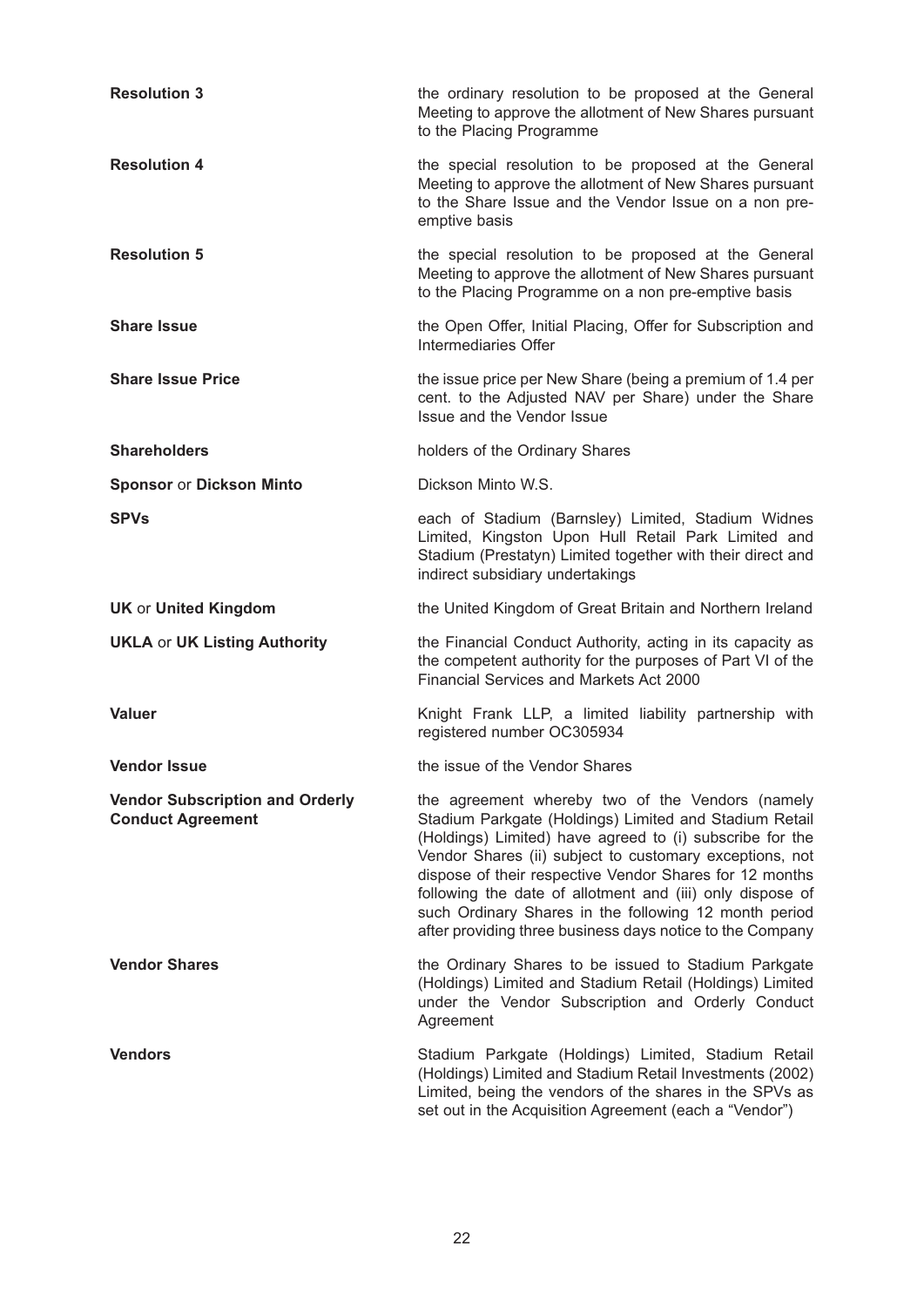# **EDISTON PROPERTY INVESTMENT COMPANY PLC**

*(Incorporated in England and Wales with registered number 9090446) (Registered as an investment company under section 833 of the Companies Act 2006)*

## **NOTICE OF GENERAL MEETING**

NOTICE IS HEREBY GIVEN that a General Meeting of Ediston Property Investment Company PLC (the "**Company**") will be held at the offices of Ediston Properties Limited, 39 George Street, Edinburgh EH2 2HN on 7 December 2017 at 9.30 a.m. for the purpose of considering and, if thought fit, passing the following resolutions. Resolution 1, Resolution 2 and Resolution 3 will be proposed as ordinary resolutions and Resolution 4 and Resolution 5 will be proposed as special resolutions.

## **ORDINARY RESOLUTIONS**

## **1. Approval of the Acquisition**

THAT the Acquisition, as defined in the circular which was published by the Company on 20 November 2017 (the "**Circular**"), be and is hereby approved.

## **2. Authority to allot New Shares pursuant to the Share Issue and the Vendor Issue**

THAT, subject to the passing of resolution 1 above and in addition to all existing authorities, the Directors of the Company be and are hereby generally and unconditionally authorised in accordance with section 551 of the Companies Act 2006 (the "**Companies Act**") to exercise all the powers of the Company to allot new ordinary shares in the Company up to an aggregate nominal value of £1,500,000, being equal to approximately 114.51 per cent. of the Company's issued share capital (excluding treasury shares) as at 17 November 2017, for the purposes of the Share Issue and the Vendor Issue (as described in the Circular) to such persons and on such terms as the Directors may determine, such authority to expire on 31 December 2017, save that the Company may before such expiry make an offer or agreement which would or might require equity securities to be allotted after such expiry and the Directors may allot equity securities in pursuance of such an offer or agreement as if the power conferred hereby had not expired.

## **3. Authority to allot New Shares pursuant to the Placing Programme**

THAT, in addition to the authority granted under resolution 2 if passed and in addition to all existing authorities, the Directors of the Company be and are hereby generally and unconditionally authorised in accordance with section 551 of the Companies Act to exercise all the powers of the Company to allot new ordinary shares in the Company up to an aggregate nominal value of £600,000, being equal to approximately 45.80 per cent. of the Company's issued share capital (excluding treasury shares) as at 17 November 2017, for the purposes of the Placing Programme (as described in the Circular) to such persons and on such terms as the Directors may determine, such authority to expire on 30 November 2018, save that the Company may before such expiry make an offer or agreement which would or might require equity securities to be allotted after such expiry and the Directors may allot equity securities in pursuance of such an offer or agreement as if the power conferred hereby had not expired.

## **SPECIAL RESOLUTIONS**

## **4. Disapplication of pre-emption rights in respect of the Share Issue and the Vendor Issue**

THAT, subject to the passing of resolution 2 above and in addition to all existing authorities, the Directors of the Company be and are hereby generally empowered, pursuant to sections 570 and 573 of the Companies Act to allot equity securities (within the meaning of section 560 of the Companies Act) pursuant to any authority for the time being in force under section 551 of the Companies Act and to sell shares held by the Company in treasury, wholly for cash pursuant to the Share Issue and the Vendor Issue (as described in the Circular), as if section 561(1) of the Companies Act did not apply to any such allotment or sale, provided that this power: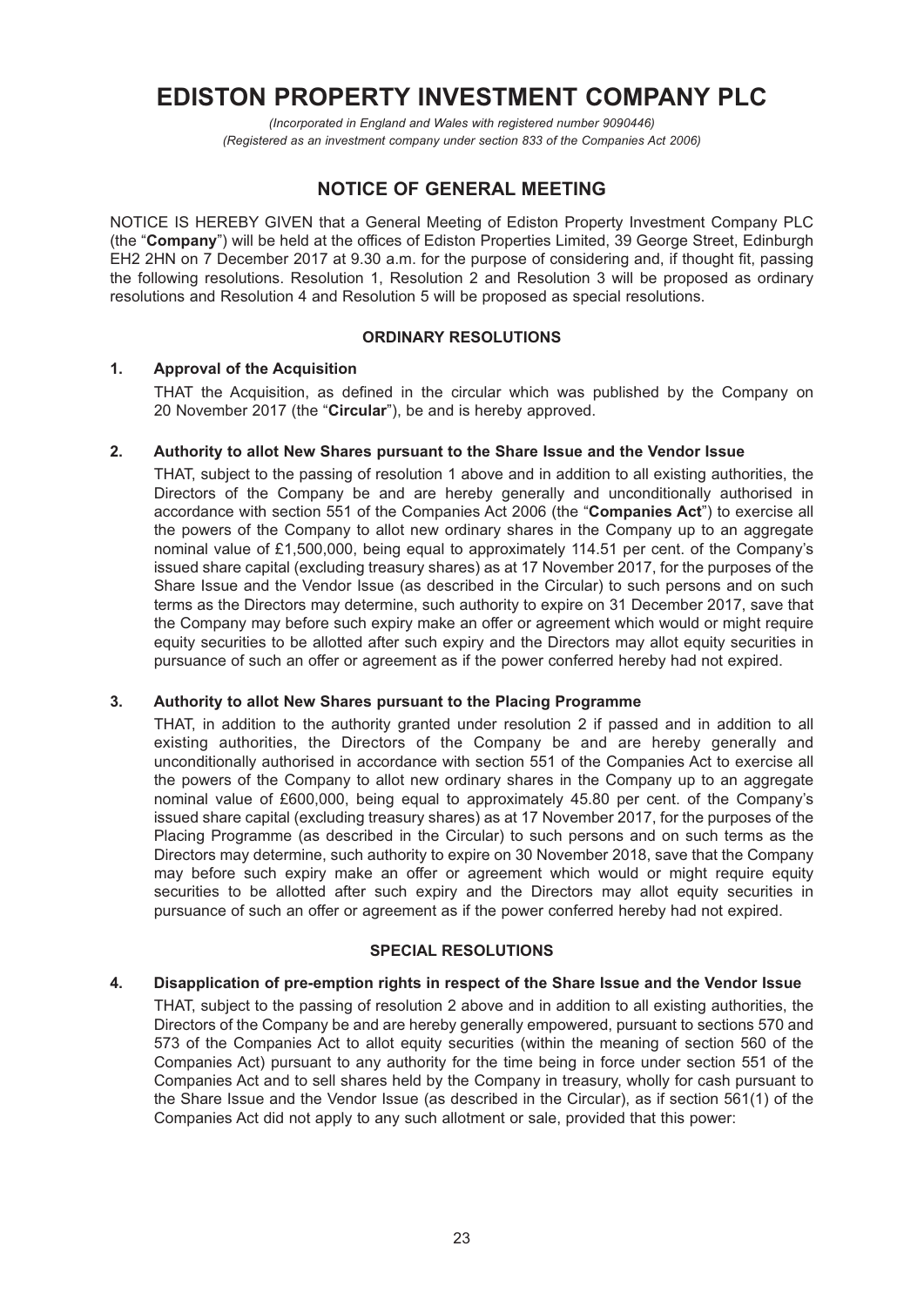- (i) shall be limited to the allotment of equity securities and the sale of treasury shares for cash up to an aggregate nominal amount of £1,500,000 (representing approximately 114.51 per cent. of the issued share capital of the Company, as at 17 November 2017); and
- (ii) expires on 31 December 2017, save that the Company may before such expiry make an offer or agreement which would or might require equity securities to be allotted after such expiry and the Directors may allot equity securities in pursuance of such an offer or agreement as if the power conferred hereby had not expired.

## **5. Disapplication of pre-emption rights in respect of the Placing Programme**

THAT, subject to the passing of resolution 3 above and in addition to the authority granted under resolution 4 if passed and in addition to all existing authorities, the Directors of the Company be and are hereby generally empowered, pursuant to sections 570 and 573 of the Companies Act to allot equity securities (within the meaning of section 560 of the Companies Act) pursuant to any authority for the time being in force under section 551 of the Companies Act and to sell shares held by the Company in treasury, wholly for cash pursuant to the Placing Programme (as described in the Circular), as if section 561(1) of the Companies Act did not apply to any such allotment or sale, provided that this power:

- (i) shall be limited to the allotment of equity securities and the sale of treasury shares for cash up to an aggregate nominal amount of £600,000 (representing approximately 45.80 per cent. of the issued share capital of the Company, as at 17 November 2017); and
- (ii) expires on 30 November 2018, save that the Company may before such expiry make an offer or agreement which would or might require equity securities to be allotted after such expiry and the Directors may allot equity securities in pursuance of such an offer or agreement as if the power conferred hereby had not expired.

Terms defined in the Circular have the same meanings in this notice, save where the context otherwise requires.

*By Order of the Board Registered Office*

#### **Maitland Administration Services (Scotland) Limited<br>
Company Secretary<br>
20 Primrose Street** *Company Secretary*

Level 13 London EC2A 2EW

#### **Notes:**

- 1. As a member you are entitled to appoint a proxy or proxies to exercise all or any of your rights to attend, speak and vote at the General Meeting. A proxy need not be a member of the Company but must attend the General Meeting to represent you. You may appoint more than one proxy provided each proxy is appointed to exercise rights attached to different shares. You can only appoint a proxy using the procedure set out in these notes and the notes to the form of proxy. You may not use any electronic address provided either in this notice or any related documents (including the Circular and form of proxy) to communicate with the Company for any purpose other than those expressly stated.
- 2. To be valid any form of proxy or other instrument appointing a proxy, together with any power of attorney or other authority under which it is signed or a certified copy thereof, must be received by post using the pre-paid envelope enclosed to Computershare Investor Services PLC, Corporate Actions Projects, The Pavilions, Bristol, BS99 6AH or (during normal business hours only) by hand to Registrar, Computershare Investor Services PLC, The Pavilions, Bridgwater Road, Bristol BS13 8AE or lodged at www.investorcentre.co.uk/eproxy by 9.30 a.m. on 5 December 2017. Proxy votes must be received no later than 48 hours (excluding non-working days) before the time of the meeting or any adjourned meeting.
- 3. CREST members who wish to appoint a proxy or proxies through the CREST electronic proxy appointment service may do so by using the procedures described in the CREST Manual. CREST personal members or other CREST sponsored members, and those CREST members who have appointed a voting service provider(s), should refer to their CREST sponsor or voting service provider(s), who will be able to take the appropriate action on their behalf.
- 4. In order for a proxy appointment or instruction made using the CREST service to be valid, the appropriate CREST message (a "CREST Proxy Instruction") must be properly authenticated in accordance with Euroclear UK & Ireland Limited's specifications, and must contain the information required for such instruction, as described in the CREST Manual. The message, regardless of whether it constitutes the appointment of a